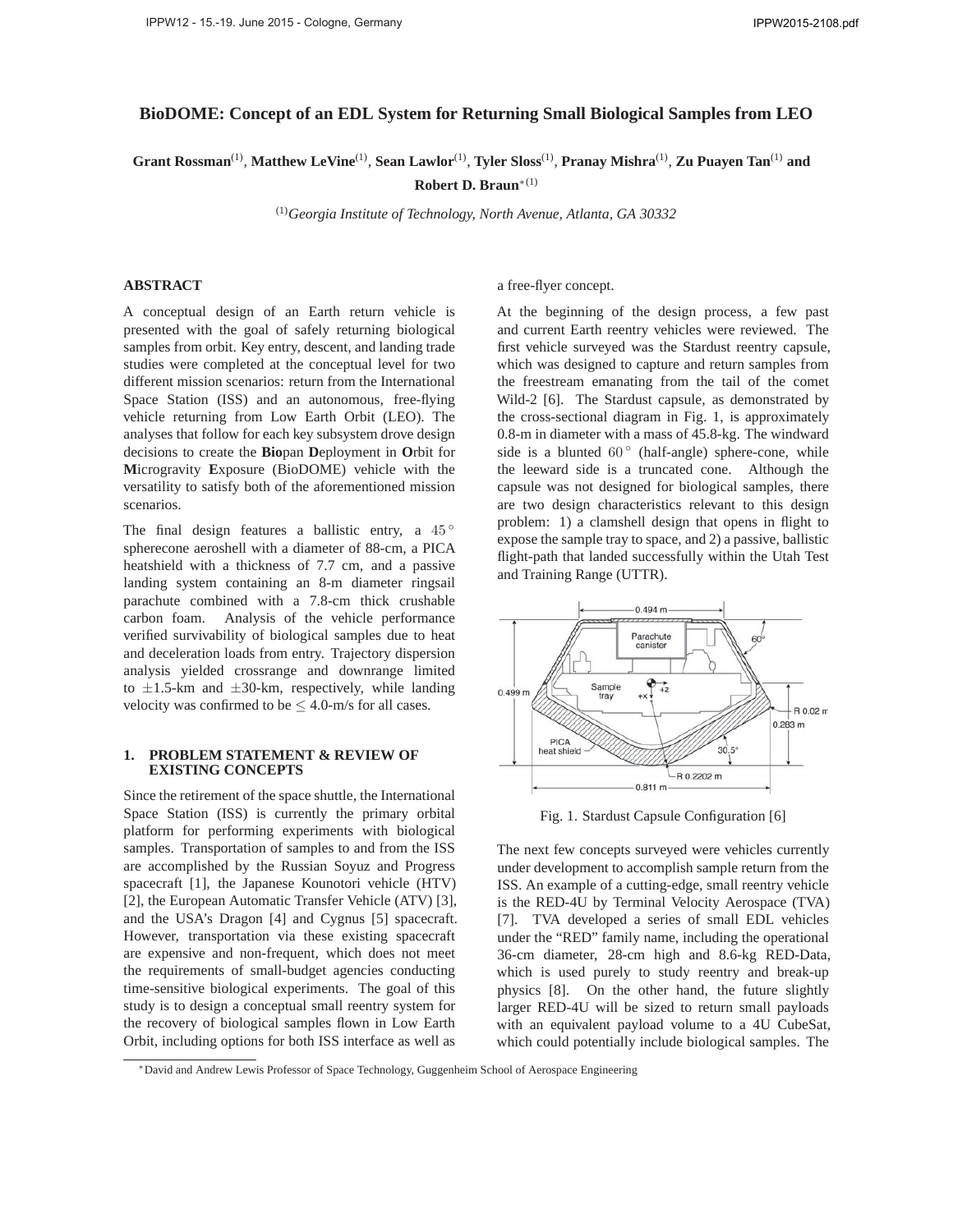RED vehicles are  $45^\circ$  (half-angle) sphere-cones, similar to NASA's Mars Microprobe design. The geometry is optimized to provide stable and predictable orientation during reentry. These two qualities are highly desirable for small EDL vehicles to allow for passive reentry and minimal trajectory guidance input.



Fig. 2. Schematic of TRV's Concept of Operations [9]

Another biological sample-return vehicle is the Terrestrial Return Vehicle (TRV), whose concept of operations is depicted in Fig. 2 [9]. TRV is an unconventional lifting-entry vehicle that can be brought inside the ISS through the cargo airlock. This is a unique design capability that allows astronauts to work on the payload of TRV without the limitations and dangers of space-walks. However, this limits the TRV's diameter to the airlock hatch diameter. For reentry, the TRV is launched directly from the Japanese Experiment Module Robotic Manipulator System (JEMRMS). After successful detachment from the ISS using JEM, the TRV must perform a de-orbit burn, a controlled hypersonic deceleration, and a descent under directionally controlled parafoil. While this design represents a unique solution, the aerodynamic design is very complex. in addition, there are many safety concerns associated with bringing a vehicle inside the ISS with an exposed propulsion system.



Fig. 3. Biopan Before (left) and After (right) Flight

The final system surveyed was the European Space Agency's Biopan facility, which is affixed to a Russian Foton capsule and flown on a near-circular orbit at a 62° inclination angle for 10-14 days. Biopan

is a closed biological sample system, resembling a circular clamshell design, that can carry 5-kg of payload. Experimental samples can have a maximum height of 25-mm and and a maximum total mounting area of 1080-cm<sup>2</sup>, as shown in Fig. 3. During orbit, Biopan's lid can be opened 180 °, exposing the experiments to space. This capability is particularly suitable for studying the robustness of life in hostile extraterrestrial environments [10]. When closed, Biopan's internal temperature can be maintained between 5 − 25 ◦C throughout orbit and reentry. If an uncontrolled thermal environment is desired, temperatures may fluctuate between −35 and 35 ◦C. Before reentry, Foton's reentry modules separates from the service module and the battery. Biopan is mounted on the spherical reentry module, protruding from the thermal blanket as demonstrated in Fig. 4, and thus requires a significant ablative heatshield for thermal protection. Biopan is a well-tested system, and the Foton architecture is a good example of a free-flyer mission. Foton, however, is a large vehicle that carries many microgravity experiments inside the spherical reentry module, and it is not designed to interface with the ISS.



Fig. 4. Foton Capsule with Biopan Location

# **2. MISSION CONCEPT & CONSTRAINTS**

After reviewing the existing vehicles above, the problem was recast as designing a reentry vehicle specifically for the Biopan facility as an alternative to mounting on a Foton vehicle. The Biopan design can be used as a flight-proven, biological sample enclosure system for this mission without significant modifications. The new design, heretofore referred to as the **Bio**pan **D**eployment in **O**rbit for **M**icrogravity **E**xposure or **BioDOME**, will mimic the Foton architecture for the free-flyer concept, relying on an attached battery and service module in orbit and separating before reentry. BioDOME, however, shall be significantly smaller in mass and volume, more closely approaching the dimensions of a vehicle like Stardust. Additionally, this smaller system shall have a capability of interfacing with the ISS to return long-term experiments from the EXPOSE facility.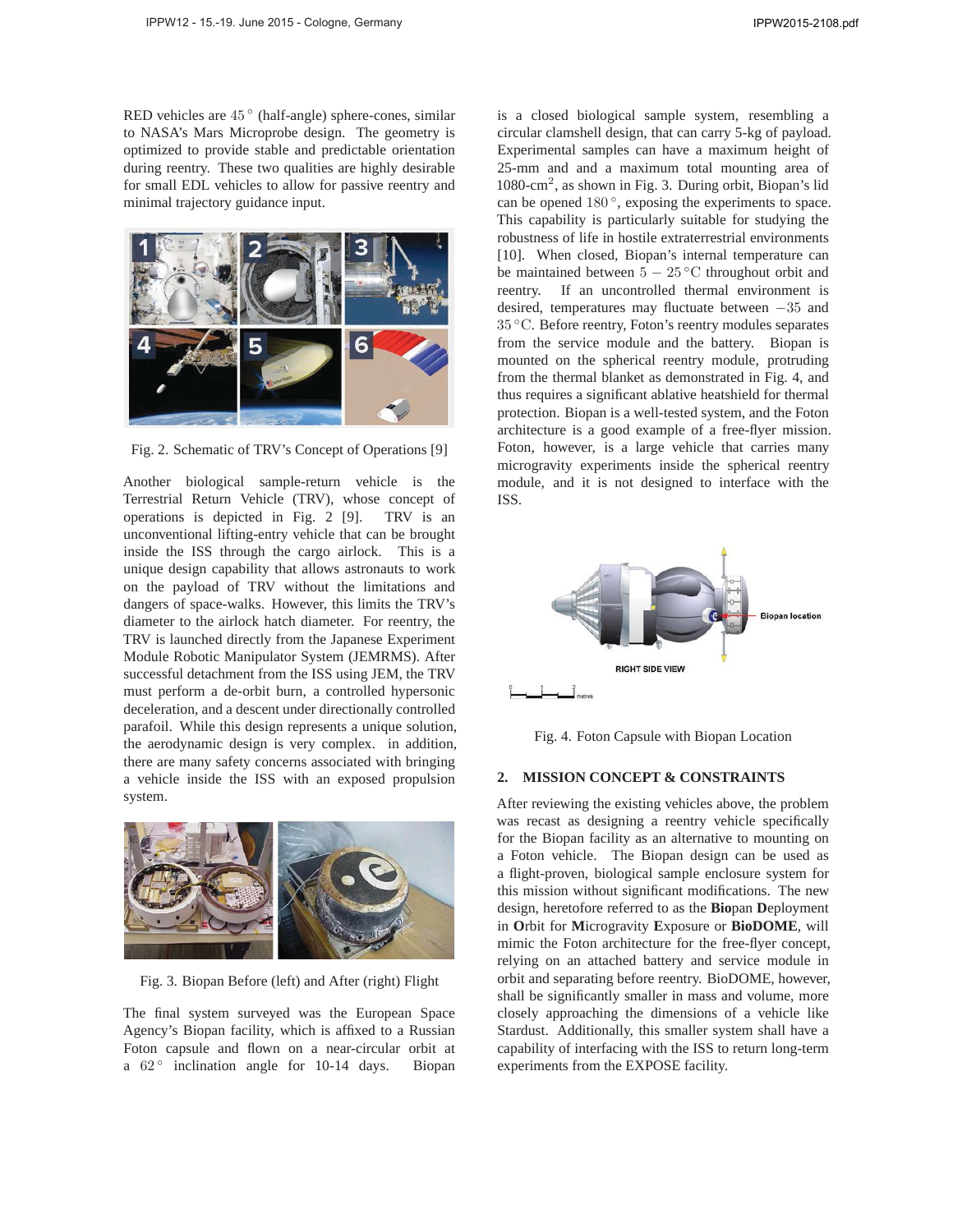When considering a biological sample return from the ISS, the first consideration is how astronauts may need to interact with the samples/reentry vehicle. Investigations and analysis will determine if the entire BioDOME reentry vehicle must enter the ISS, or just the Biopan sample enclosure. The first assumption made is that BioDOME will not be large enough to attach with the human airlocks on the ISS. The two areas where the vehicle would station itself is either near the *Exposed Facility* (JEM-EF) port or through one of the smaller cargo hatches such as on the Japanese Experiment Module *Kibo*. This module has the advantage of a 10-m long remote manipulator system which could "catch" BioDOME to bring inside the ISS. Alternatively, the remote manipulator can be used to remove Biopan from the vehicle while it is docked at the JEM-EF and bring Biopan inside [11]. The vehicle entering the ISS has constraints because the Kibo module has a fixed diameter of 60-cm. After including a 10-cm margin for hatch clearance, BioDOME could be no wider than 50-cm in diameter. Reentry vehicles with smaller diameters cannot easily reduce ballistic coefficient, which has an adverse effect on  $C<sub>D</sub>A$ . Additionally BioDOME would be carrying propellant aboard for its RCS system, but normal ISS protocol would not allow the vehicle within the human rated modules. If only Biopan is to enter the ISS, the first technical consideration is how Biopan would be extracted from BioDOME and brought inside. Most spacewalks completed by astronauts aboard ISS are designed and practiced well before they even reach the station. If a spacewalk is required to extract Biopan from BioDOME it would require additional planning by ISS mission control to accommodate the payload [12]. If instead the manipulator arm is used, the Biopan must be separated from BioDOME and placed within the cargo hatch where it is easily retrievable. In this scenario, the  $C<sub>D</sub>A$  of the reentry vehicle can be increased, effectively lowering the overall ballistic coefficient which in turn can mitigate some of the aerothermal conditions BioDOME will experience during reentry.

Given that it was designed to fit on the outside of the Foton reentry capsule, Biopan was typically exposed to significant linear decelerations and heating conditions. The maximum linear decelerations experienced by payloads on Foton missions are  $\pm 16g$  for a period of no longer than 20-seconds and  $\pm 9g$  for a period of no longer than 100-seconds [13]. While small biological samples such as bacteria have been shown to survive and grow under hyper-accelerations exceeding 400,000g [14], the maximum decelerations for BioDOME shall be conservatively constrained to match or reduce those experienced by the Biopan while attached to a Foton capsule. The maximum convective heat-rate and wall temperatures experienced by the Foton capsule are 1600 kW/m<sup>2</sup> (160 W/cm<sup>2</sup>) and 2000 °C, respectively.

These heating conditions are much more constraining for biological sample accommodation, and as a result Biopan was over-fitted with a quite massive heatshield, as diagrammed in Fig. 5. The entire Biopan system had a budgeted mass of 27-kg with 12-kg allotted to this significant heatshield to prevent temperatures inside Biopan from exceeding  $+30\degree\text{C}$  [15].



Fig. 5. Biopan Cross-Section and Dimensions

For the current concept, the reentry system shall accommodate the Biopan within its aeroshell, and thus the 12-kg heatshield will not be necessary for the Biopan (although an equivalent shield shall be required for the full BioDOME system). The rest of the Biopan design shall remain unchanged, with 10-kg allotted for structure and instrumentation (including temperature control and hermetic seal capabilities), and 5-kg allotted for biological payload. The minimum diameter of BioDOME shall be set by the dimensions of Biopan (sans heatshield) from Fig. 5, with the maximum diameter being constrained to 97-cm as dictated by the payload fairing of a Pegasus<sup>®</sup> launch vehicle [16]. If the entire vehicle is intended to be brought inside the ISS, the maximum diameter constraint must be reduced to 57.6-cm as dictated by the airlock on the Japanese Experimental Module *Kibo* [11].

### **3. AEROSHELL DESIGN & AEROTHERMODYNAMICS**

Due to the small size of the return payload and the dense atmosphere of Earth, literature studies recommend the use of a sphere-cone aeroshell design. A modified Newtonian [17] sphere-cone panel code was developed and executed to analyze and perform various trade studies on the design of the entry vehicle aeroshell. This code was linked to planar equations of motion for analyzing the trajectory of the given return vehicle for suitability with the use of biological samples given the latter constraints. The analysis also incorporated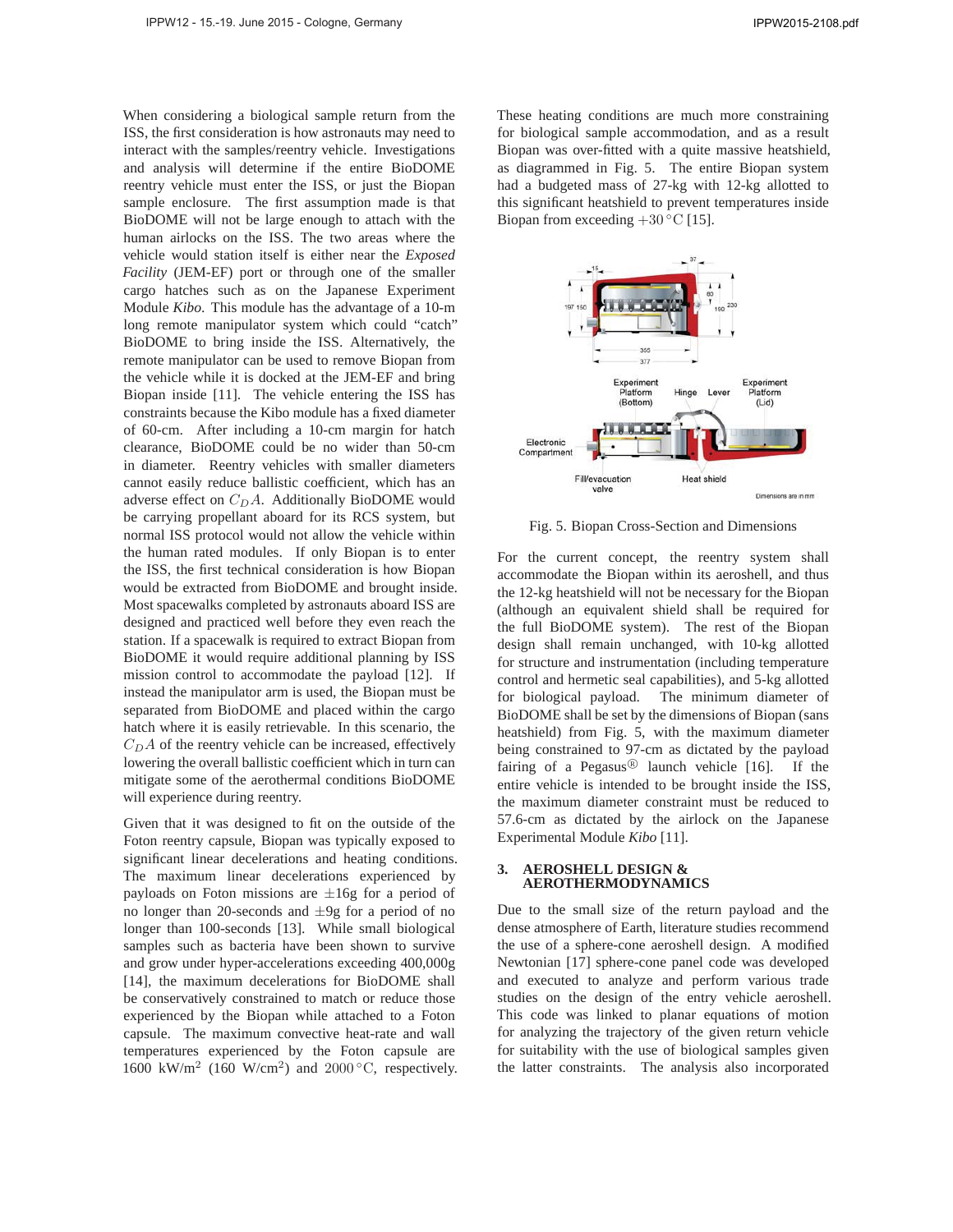a first order numerical analysis [18] of the heat shield using phenolic impregnated carbon ablator (PICA) [19] material in order to size the heat shield for each analyzed sphere-cone configuration. PICA was chosen as the ablative material because of its relatively low density of 265 kg/m<sup>3</sup>. While SLA-561V [20] has a comparable density, PICA can handle much higher peak heat rates which allows greater flexibility for balancing trajectory design and aerothermodynamic constraints.



Fig. 6. Integrated Heat Loads for Lifting Vehicles

One of the first trade studies analyzed the potential benefit for using a lifting versus a ballistic entry. This lifting study investigated several sphere-cone configurations and showed that for a given constant peak deceleration, the integrated heat load benefited from a certain small angle of attack. However, this benefit was small and it was decided that the added complexity of designing the system for lifting entry outweighed the heat-load savings, and all design considerations moving forward were limited to ballistic entry concepts. The results of this study for various sphere-cone half angles and nose radii are shown in Fig. 6. A reduction in heat load was seen for small angles of attack, but at larger angles of attack the integrated heat load increased significantly. This was attributable to the behavior of the drag coefficient. As the angle of attack increased above  $\sim$  5 – 10 degrees, the drag coefficient for the sphere cone began to significantly decrease. The resulting increase in ballistic coefficient implied a longer vehicle flight time for a given flight path angle, and thus a larger integrated heat load.

The next studies performed on the aeroshell design investigated the overall size of the vehicle. Fig. 7 shows three 45° sphere-cone configurations with differing maximum diameters of 0.6-m, 0.8-m and 1.0-m, respectively. These plots show the heatshield required thicknesses based on a maximum bondline temperature of  $250^{\circ}$ C. As can be seen, the smallest diameter selected required a heatshield that was disproportionately large for the vehicle, leaving too little packing room for payload and other necessities for the entry vehicle. The design also pushed the center of pressure forward into the heatshield, implying that the stability of the vehicle would be compromised.



Fig. 7. Entry Vehicle Sizing Trade Study

This analysis essentially eliminated the concept of bringing the entire vehicle inside the ISS, as it becomes too constraining on the aerothermodynamic design of the vehicle. While it was understood that the 1.0-m diameter vehicle would be too large for the chosen launch vehicle's payload fairing, it was included in the analysis to assess the possible benefits of choosing a larger diameter and a larger launch vehicle. However, the largest vehicle was more massive and did not demonstrate a strong benefit over the medium sized vehicle. Thus, the 0.8-m design was targeted, allowing a little room for vehicle diameter creep while staying within the confines of the Pegasus<sup>( $B$ )</sup> launch vehicle.



Fig. 8. Geometry for Sphere-Cone Angle Trade Study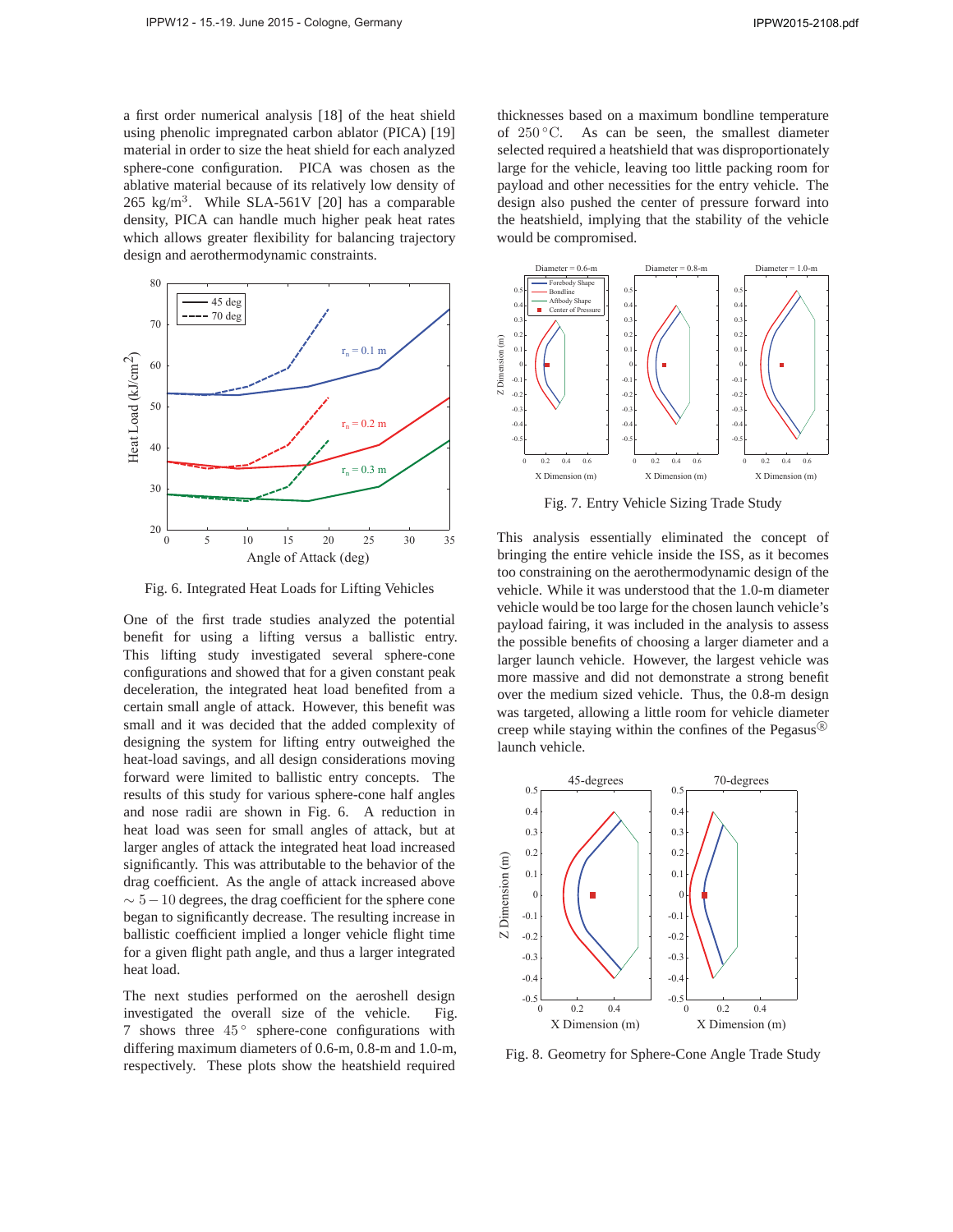Given the approximate vehicle size, the next studies investigated other aeroshell and trajectory design parameters including nose radius, entry flight path angle, and cone half-angle. Two cone angles of  $45^\circ$  and  $70^\circ$ were examined for several nose radii. Fig. 8 shows a plot of the aeroshell shapes for the 45 ◦ and 70 ◦ sphere-cones, while Table 1 shows a comparison of the performance characteristics. The  $70^{\circ}$  sphere-cone shows a lower calculated bondline temperature for the same entry flight path angle, but the vehicle has very low stability as shown by the extreme forward location of the vehicle center of pressure.

Table 1. Performance Characteristics for Sphere-Cone Angle Trade Study

| Metric                              | 45 degree    | 70 degree    |
|-------------------------------------|--------------|--------------|
| Angle of attack [deg]               | $\mathbf{0}$ | $\mathbf{0}$ |
| $C_L$                               |              |              |
| $C_D$                               | 1.052        | 1.631        |
| L/D                                 | $\Omega$     | $\Omega$     |
| Beta [ $\text{kg/m}^2$ ]            | 142.8        | 70.5         |
| Flight Time [sec]                   | 685.1        | 729.5        |
| Peak Decel [Earth g]                | 15.5         | 15.9         |
| Peak Heat Rate [W/cm <sup>2</sup> ] | 231.1        | 171.8        |
| Heat Load $[J/cm^2]$                | 11722.5      | 8581.0       |
| Downrange [km]                      | 995.1        | 2357.7       |
| Initial Flight Path Angle [deg]     | 5.0          | 5.5          |
| Cone Half Angle [deg]               | 45           | 70           |
| Cone Base Radius [m]                | 0.4          | 0.4          |
| Effective Nose Radius [m]           | 0.3          | 0.3          |
| Center of Pressure [m]              | 0.281        | 0.099        |
| $T_{w,max}$ [K]                     | 2594.3       | 2408.9       |
| Ablation [cm]                       | 0.466        | 0.301        |
| Bondline Temp [K]                   | 505.2        | 504.0        |



Fig. 9. Peak Deceleration vs Flight-Path Angle Trade Study

For both of these configurations various nose radii and flight path angles were investigated. Due to the similar ballistic coefficients of both vehicles, the peak deceleration followed the same trend for all configurations examined versus flight path angle. Fig. 9 shows that peak deceleration increases as flight path angle increases up to our assumed allowable peak deceleraon of 16g's at a flight path angle of <sup>5</sup>.<sup>5</sup> ◦, setting the upper limit on the flight path angle corridor. The lower limit was determined to be at approximately <sup>0</sup>.<sup>5</sup> ◦ flight-path angle, as shallower entry angles tended to lead to altitude climbing and sometimes atmosphere skip-outs regardless of ballistic coefficient, as demonstrated in Fig. 10. Thus, the flight corridor is defined on the range  $[0.5^{\circ}, 5.5^{\circ}].$ 



Fig. 10. Minimum Flight-Path Angle and Atmosphere Skip-Out



Fig. 11. Bondline Temperature vs Flight-Path Angle Trade Study

The nose radius was selected by investigating the trends of bondline temperature and ablation levels for various configurations. These analyses are shown in Figs. 11 and 12. This analysis shows the trends that increasing nose radius had a large effect on reducing heat shield bondline temperature and ablation, which reduces the overall required thickness. This demonstrates a need to choose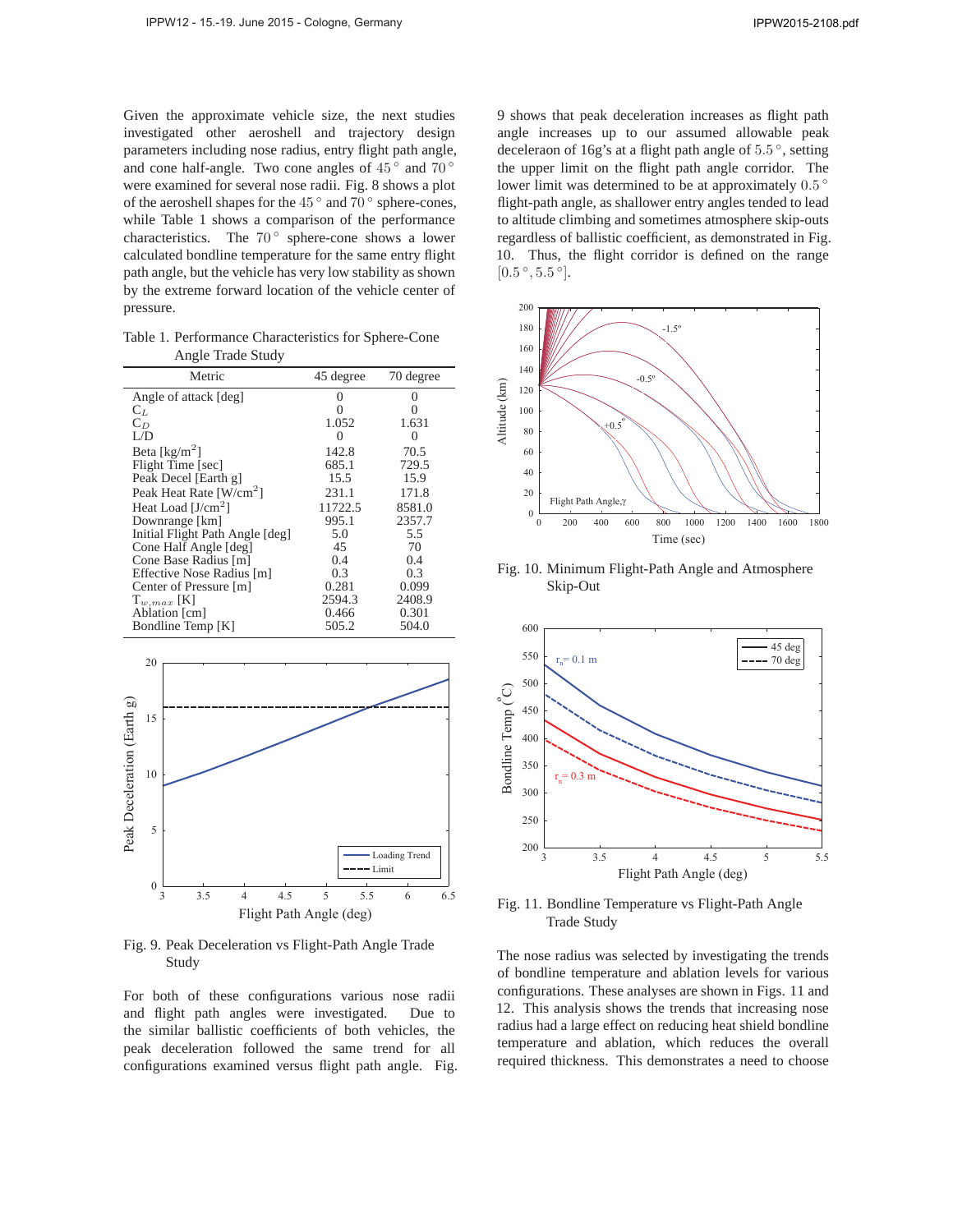the largest reasonable nose radius of 0.3-m. The analysis also shows the tradeoff between peak deceleration and required heatshield thickness for increasing flight-path angle. The maximum flight-path angle is constrained by the maximum allowable peak deceleration, but reducing the flight path angle significantly increased the bondline temperature and ablation depth. Thus, a nominal flight-path angle of  $5.5^{\circ}$  was targeted for the final trajectory.



Fig. 12. Bondline Ablation Depth vs Flight-Path Angle Trade Study



Fig. 13. Final Reentry Vehicle Geometry

Once the final aeroshell sizing was completed, the final configuration for BioDOME could be analyzed. As other flight and landing systems were designed and the mass budget of the reentry vehicle was updated, the

ballistic coefficient gradually increased from the earlier trade studies. As a result, the maximum allowable flight path angle was updated to be  $5^{\circ}$  to keep peak deceleration below 16g's. The final vehicle diameter was also increased slightly to 88-cm for volumetric accommodation of landing systems. This resulted in the following design for BioDOME with a 7.7-cm thick heatshield as shown in Fig. 13. The performance characteristics for this final design are listed in Table 2.

Table 2. Final Reentry Vehicle Performance **Characteristics** 

| Metric                              | Final Design |
|-------------------------------------|--------------|
| Angle of attack [deg]               | 0            |
| $C_L$                               | 0            |
| $C_D$                               | 1.052        |
| L/D                                 | 0            |
| Beta [ $\text{kg/m}^2$ ]            | 116.0        |
| Flight Time [sec]                   | 1289.1       |
| Peak Decel [Earth g]                | 15.4         |
| Peak Heat Rate [W/cm <sup>2</sup> ] | 198.2        |
| Heat Load $[J/cm^2]$                | 10056.2      |
| Downrange [km]                      | 978.3        |
| Initial Flight Path Angle [deg]     | 5.0          |
| Cone Half Angle [deg]               | 45           |
| Cone Base Radius [m]                | 0.44         |
| Effective Nose Radius [m]           | 0.33         |
| Center of Pressure [m]              | 0.310        |
| $T_{w,max}$ [K]                     | 2496.5       |
| Ablation [cm]                       | 0.384        |
| Bondline Temp [K]                   | 510.7        |

## **4. PARACHUTE & LANDING SYSTEMS**

To determine the final landing velocity of the BioDOME vehicle, iterative sizing calculations were performed for the parachute system and the landing system. A series of trade studies investigated a parachute/landing system combination that yielded the least mass while fitting within the volume of the final vehicle (see Fig. 13). A ringsail parachute was chosen after an extensive literature search due to its combination of good stability, superior performance at subsonic speeds, low mass, and low deployment risk. A hemispherical crushable landing system complements the parachute system allowing for energy absorption during a passive landing at UTTR. This static, crushable system was chosen for its negligible deployment risk and low mass when compared with an airbag landing system. The hemispherical crushable system also provided payload protection for the widest range of anticipated landing angles, which eliminated the need for a landing orientation control system.

The final landing velocity was the major factor driving the design of both the parachute and crushable system. After a few sizing iterations, it became apparent that the parachute and crushable system were competing factors. As shown in Figs. 14 and 16, lowering landing velocity decreased the crushable system's mass, but required a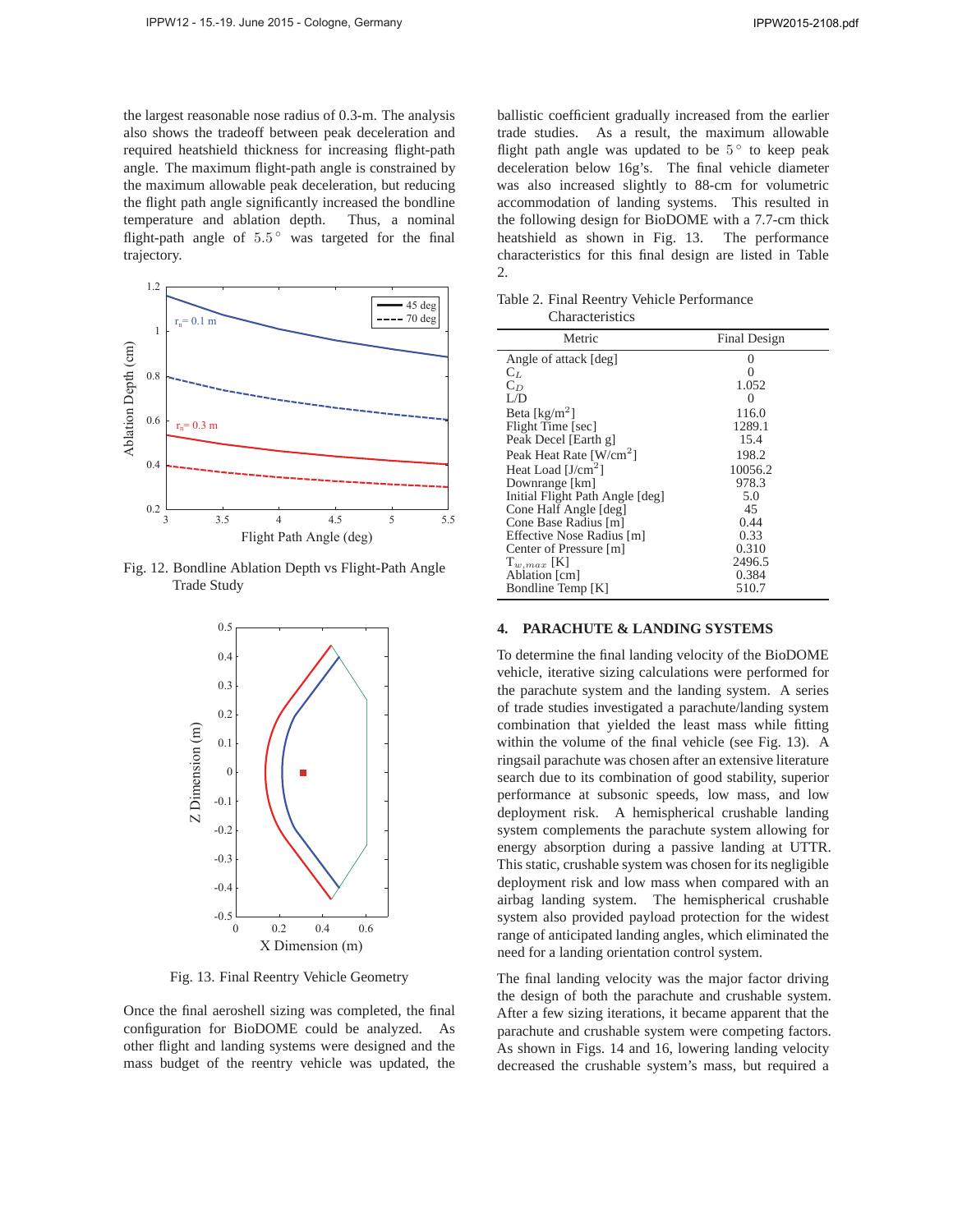larger parachute mass, and vice versa. The goal of the analysis was to achieve the lowest combined parachute and landing system mass while making sure that the internal volume constraint was not violated.

Initial analysis of the BioDOME vehicle indicated that the combined parachute-crushable system mass to satisfy landing constraints was prohibitively large. As such, a modified two-event deployment scheme was implemented to reduce the minimum parachute size. In this scheme, the parachute deploys at a higher altitude to slow the vehicle to a target velocity. Upon approaching the landing altitude, the primary structure of the vehicle (i. e. heat-shield, RCS, and avionics) will be ejected, leaving only the BioPAN and crushable landing system attached to the parachute. This allows the parachute to land a smaller mass, resulting in a significantly reduced parachute size. The trade studies shown in Figs. 14 and 16 assume this modified landing scheme. The following sections delve into detail about each trade study, justifying the finalized landing system sizing decisions.

#### **4.1 Parachute Sizing & Mass Estimation**

Given the dense Earth atmosphere and the small size of the reentry vehicle, BioDOME only requires parachute deployment at subsonic terminal velocities, which occurs at roughly 3000-m above the landing site. Since BioDOME will not be carrying humans or animals as payload, a singular subsonic parachute is preferred. A ringsail type parachute was selected for its high drag coefficient of around 0.8 (the highest among flight-tested parachutes), good-to-moderate stability, relatively light weight, and an extensive flight heritage for earth-reentry systems [21].

The parachute diameter was sized using a simple force-balance equation for the intended touchdown velocity of around  $V_{land} = 4$ -m/s, which was chosen to yield acceptable crushable landing support stroke-length and impact deceleration (see Section 4.2). It is assumed that BioDOME's drag is negligible compared to the parachute's drag. Therefore:

$$
D_{chute} = 2\sqrt{\frac{1}{\pi} \left(\frac{2m_{vehicle}g_0}{\rho_0 V_{land}^2 C_D}\right)}
$$
 (1)

The mass of the parachute was calculated assuming MIL-C-7020 Type II (T2) ripstop nylon [22] as the material of choice, with a density of  $\leq 54.25$  g/m<sup>3</sup>. This nylon is a heavier and studier version of the nylon used on Mars Exploration Rover [23]. Thus:

$$
m_{chute} = \rho_{material} A_{chute} \tag{2}
$$

The length of the suspension lines and bridles are estimated using Eqn. (3):

$$
l_{lines} = \sqrt{\frac{D_{chute}^2}{2} + 100 D_{vehicle}^2}
$$
 (3)

And the equivalent total cross-sectional area of the Kevlar lines is defined in Eqn. (4), where the denominator is found to be a typical rated stress load of Kevlar lines on parachute systems. Then:

$$
A_{lines} = \frac{m_{vehicle} g_0 n_{max}}{675.8 \times 10^6 \text{ Pa}} \tag{4}
$$

$$
m_{lines} = \rho_{Keular} A_{lines} l_{lines} \tag{5}
$$

The mass of the bridle  $+$  parachute suspension lines was sized assuming 10 vehicle diameters between the canopy and BioDOME, but this accounted for a negligible portion of the parachute's mass. The mortar and sabot system was sized using the formulations defined by Pleasants [24]. Finally, the volume of the packed system was sized as follows in Equation (6) assuming a packed density of  $0.64$  g/cm<sup>3</sup>, which was in line with a hydraulic/vacuum-packed system [25].

$$
V_{total} = \frac{m_{chute} + m_{lines}}{0.64 \text{ g/cm}^3}
$$
 (6)

These equations were used to construct a curve that defined the mass and diameter of the parachute for a given desired landing velocity, as is displayed in Fig. 14. From these calculations, the final parachute system has a canopy diameter of 8-m, a system volume approximately corresponding to a 20-cm sided cube, and a total system mass of around 13.2-kg to enable the specified touchdown velocity.



Fig. 14. Parachute Mass and Diameter vs Desired Landing Velocity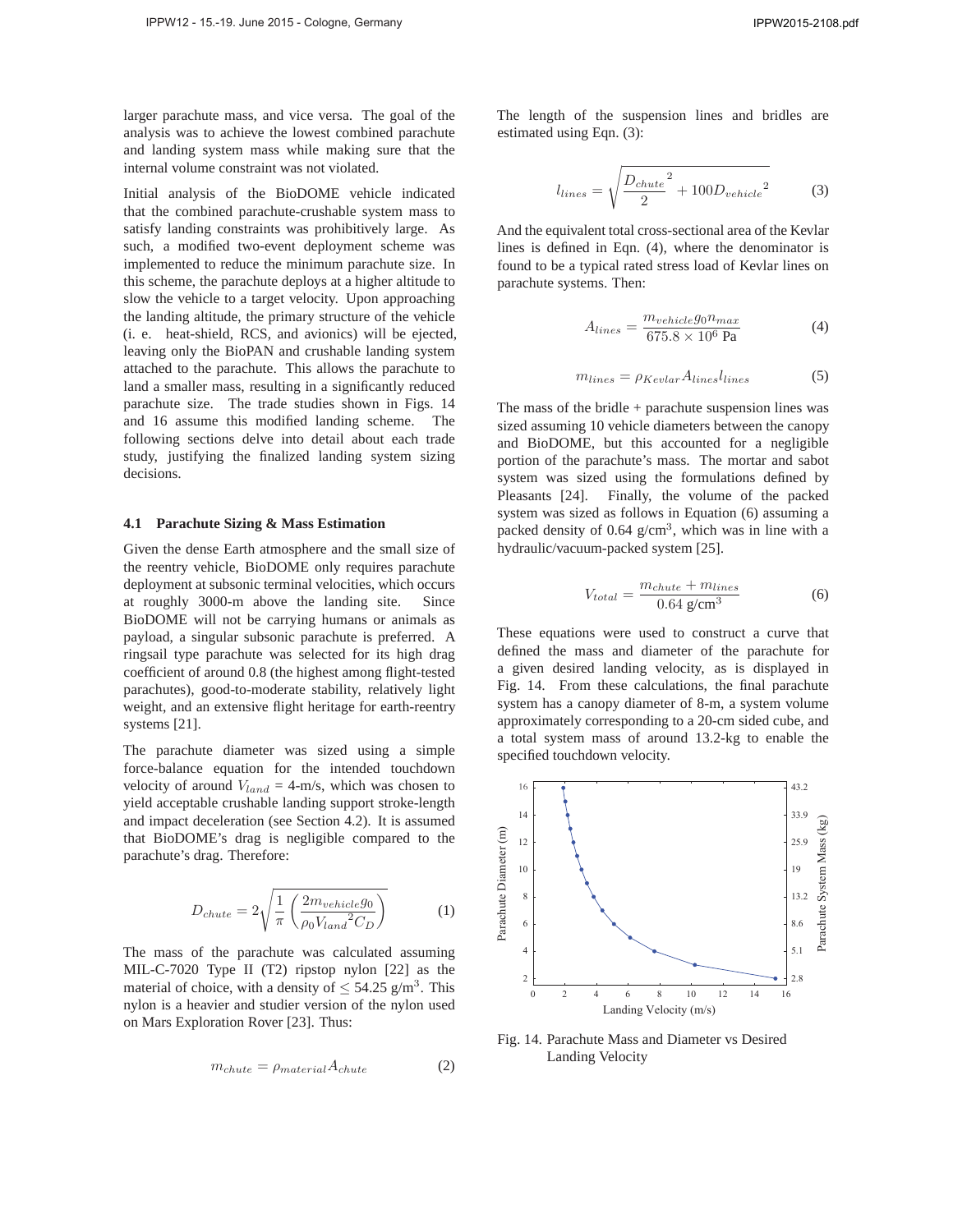#### **4.2 Sizing for Crushable Landing System**

An iterative sizing procedure was performed to find the optimal landing velocity required to produce a parachute/landing system of the minimum mass able to fit within the allotted internal vehicle volume. Design requirements for the BioDOME crushable landing system include: 1) the vehicle must slow from landing velocity to a negligible velocity, 2) the system must be passive, and 3) the vehicle must be able to sustain impact for any feasible angle relative to the ground. Using a crushable system for impact deceleration is advantageous in many ways. Traditionally, crushables have low complexity, no deployment risk, and low mass when compared with other deceleration solutions. Airbags were also considered as a deceleration mechanism. The increased mass, volume, and complexity that resulted from airbag integration showed that this system is infeasible for this small vehicle.

A first-order technique was used for the conceptual design of the crushable landing system to keep the acceleration at impact below 16g [26]. This technique assumed conservation of kinetic and potential energy of the landed mass at touchdown. After incorporating the material properties of the foam, the crushable system was seen to perform work on the landed mass to bring its combined kinetic and potential energy to zero.

Equation (7) below shows the final stroke length,  $s_f$ , as a ratio of kinetic energy to desired maximum acceleration at impact,  $n_{max}$ .

$$
s_f = \frac{V_i^2}{2g\left(n_{max}\eta - 1\right)}\tag{7}
$$

Equation (8) incorporates this final stroke length,  $s_f$ , with a pre-defined material strain,  $\epsilon_f$ , to obtain a required initial height of the crushable system,  $s_0$ .

$$
s_0 = \frac{s_f}{\epsilon_f} \tag{8}
$$

Equations (9) through (11) below show how to calculate a few more crucial parameters related to sizing the crushable system. These parameters are the required contact surface area for a uniform crushable  $(A_{required})$ , maximum stress  $(\sigma_{max})$ , and maximum impact acceleration felt by the vehicle in Earth g's  $(n_{max})$ .

$$
A_{required} = \frac{n_{max}mg}{\sigma_{max}} \tag{9}
$$

$$
\sigma_{max} = \frac{F_{max}}{A_{required}} \tag{10}
$$

$$
n_{max} = \frac{F_{max}}{mg} \tag{11}
$$

Cylindrical crushable systems composed of both polyurethane foam and carbon foam were considered in the initial design [26]. Both systems have flight heritage on previous missions, serving as strong candidates for BioDOME. For a target landing velocity of approximately 5-m/s, cylinder heights of 21-cm and 15-cm for polyurethane foam and crushable foam, respectively, were determined to be too thick to fit in the vehicle. After realizing an alternative geometry would be required for the crushable design, literature reviews revealed that a hemispherical crushable concept may be a feasible option. A sizeable research effort was completed around the early 2000's by Mitcheltree, Braun, and Kellas to develop a suitable crushable system able to withstand an impact velocity of approximately 40-m/s from a passive entry vehicle for a Mars Sample Return mission [27, 28, 29]. Kellas completed a successful series of droptests with the revolutionary hemispherical crushable design diagrammed in Fig. 15.



Fig. 15. Kellas' Hemispherical Crushable Concept

Kellas' crushable system offers many advantages for a passive landing. The honeycomb "soccer ball" structure provides extra strength to the system, while the hemispherical shape is able to withstand a variety of passive impact angles. Additionally, the crushable hemisphere is designed to withstand impact from rocks at UTTR, which is the chosen landing site for BioDOME. Using Kellas' stress-strain curves for polyurethane foam and carbon foam, the hemispheres were sized in an ultra-conservative fashion. The initial crushable thickness was sized using the same energy method described previously and used as the hemisphere shell thickness around the entire Biopan system. A carbon foam hemisphere shows considerable savings on thickness, only requiring a shell 7.8-cm thick to withstand an nmax of 16g's at a landing velocity of 4-m/s. Another quantity that must be determined is the landing velocity. A smaller landing velocity requires a thinner crushable with a larger parachute, and vice versa.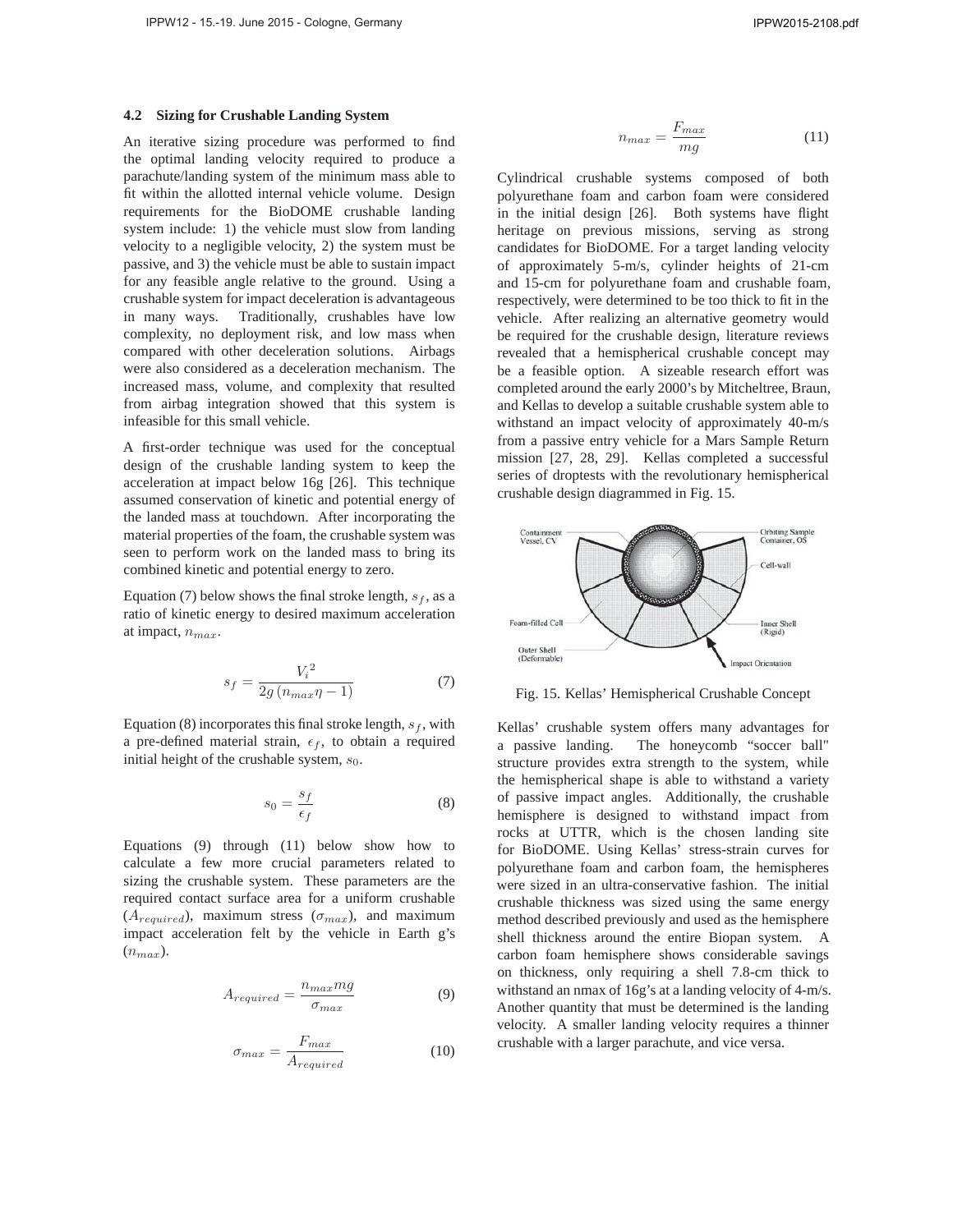As can be seen, the carbon foam option allows for a much thinner crushable system by a large margin. Fig. 16 shows the total passive landing system mass (required parachute mass plus required crushable mass) and required hemisphere thickness as a function of landing velocity for both polyurethane and carbon foam. After considering the volume and mass constraints of the vehicle, a hemispherical, carbon foam crushable system was selected with a shell-thickness of 7.8-cm and a final landing velocity of 4-m/s. In this case, the combined mass of the crushable system and the parachute was only 15.2-kg, which provides a balance between key trades.



Fig. 16. Crushable Mass and Thickness versus Landing **Velocity** 

The area required to support the crushable system is approximately  $41.39 \text{-cm}^2$  as calculated by Eqn. (9). During impact, Biopan will be encapsulated by the hemispherical foam crushable system, and its base area will determine the amount of foam that it is able to crush. Therefore, an approximate contact area for the crushable hemisphere can be approximated by the area of Biopan's base, which is  $829.58\text{-cm}^2$ . This gives Biopan a conservative safety factor of 20 for required crushable area.

### **5. DESIGN & VISUALIZATION**

The final design and configuration of BioDOME is shown in Figs. 17, 18 and 19. It is a  $45^{\circ}$  sphere-cone with semi-exposed aft-body. The rim of the vehicle is sized to 88-cm wide to provide enough drag area to achieve an allowable ballistic coefficient, while fitting inside the fairing of a Pegasus $\mathcal{B}$  launch vehicle. The Biopan payload unit sits within a hemisphere of crushable carbon-foam, attached to a metal thin-ring structure at half-height (see Figs. 17 and 19). The metal-ring attaches Biopan to the forward aeroshell unit through three sliding mechanically-actuated rails. The parachute, electronics and reentry roll-control RCS components are

all stowed in the space between the aeroshell and the Biopan/hemisphere housing, as seen in Fig. 19.



Fig. 17. Schematic View and Dimensions of the BioDOME Vehicle



Fig. 18. General Views of the BioDOME Vehicle



Fig. 19. BioDOME Free-Flyer with Biopan Opened 180°

On free-flyer missions, when the content of the Biopan has to be exposed to space, the pan with the metal-ring structures is lifted to the top of the vehicle on the rails, where the pan lids can be opened a full  $180°$  without interference. On reentry, the Biopan is lowered and re-stowed. The design of sliding rails not only minimizes the vehicle's overall size and external geometrical complexities, it also lowers the center of gravity to improve the stability margin during the atmospheric flight phase. An aerodynamic aft-body with thin TPS is fitted only to the outer portion of BioDOME to protect the vehicle where recirculated hot gasses are expected to exist close to the vehicle wall [30].

On ISS-bound missions, although the entire BioDOME vehicle is too large to enter the station, the Biopan/hemisphere unit can be lifted from BioDOME's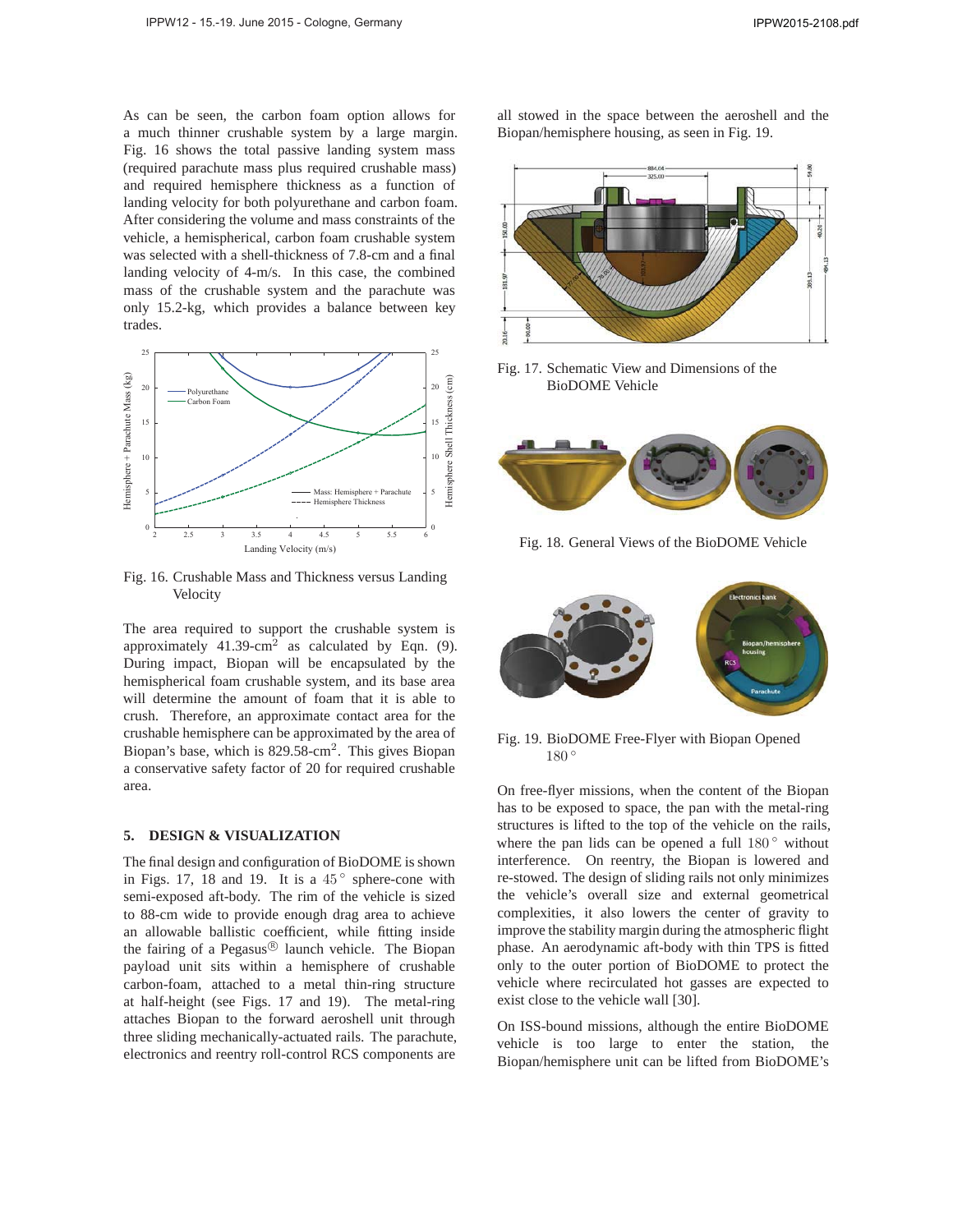sliding rails and the small diameter of the detached unit easily fits through ISS's cargo airlock. Potentially dangerous components such as the RCS and parachute mortar are also left outside the ISS in this operation.



Fig. 20. BioDOME Time Trajectory Profiles



Fig. 21. BioDOME Altitude Trajectory Profiles

On reentry, the vehicle encounters the peak heat rate and shortly after the peak deceleration, as demonstrated in Fig. 20. After the peak heating phase of hypersonic flight is over, the aft-body TPS is ejected to expose the parachute system. The BioDOME vehicle without parachute is expected to reach a subsonic terminal velocity. At  $M = 0.20$ , the parachute is deployed. A subsonic deployment allows the use of a single ringsail parachute to reduce BioDOME's mass. Although the parachute and its mortar are stowed within BioDOME's outer-rim, the chute's bridles are connected directly to anchors on the metal-ring that supports the Biopan. At 1000-m above the ground, BioDOME's aeroshell and subsystems are collectively jettisoned from the metal-ring. This reduces the weight of the remaining ring, crushable hemisphere, Biopan and parachute to 35.6-kg. A resultant touchdown velocity of 4-m/s or less limits the impact loading below 16g. The full trajectory profile including the parachute deploy and the primary vehicle ejection is displayed in Figs. 20 and 21.

The crushable landing support of Biopan is shaped as a hemisphere to allow for non-vertical impacts during high winds conditions. The final mass breakdowns for BioDOME before and after ejection of the primary vehicle are displayed in Tables 3 and 4, respectively.

Table 3. BioDOME Mass Breakdown Before Primary Vehicle Ejection

| System               | Mass [kg] |
|----------------------|-----------|
| Payload (Biopan)     | 15.0      |
| Crushable Hemisphere | 2.0       |
| Parachute            | 13.2      |
| <b>RCS</b>           | 12.0      |
| <b>Structures</b>    | 15.0      |
| <b>TPS</b>           | 15.0      |
| Aftbody              | 2.0       |
| <b>Total Mass</b>    | 74.2      |

Table 4. BioDOME Mass Breakdown After Primary Vehicle Ejection

| 13.2<br><b>EJECTED</b><br>5.4<br><b>EJECTED</b><br><b>EJECTED</b> |
|-------------------------------------------------------------------|
|                                                                   |
|                                                                   |
|                                                                   |
|                                                                   |
|                                                                   |
| 2.0                                                               |
| 15.0                                                              |
| Mass [kg]                                                         |
|                                                                   |

# **6. HEAT TRANSFER ANALYSIS**



Fig. 22. Conceptual 1-D Thermal Analysis

A 1-D heat-transfer analysis was conducted to ensure that the interior temperatures of the Biopan did not exceed levels that are intolerable for its biological payload. The analysis assumed a worst-case location in the spacecraft where heat-shield's bulkhead is directly in contact with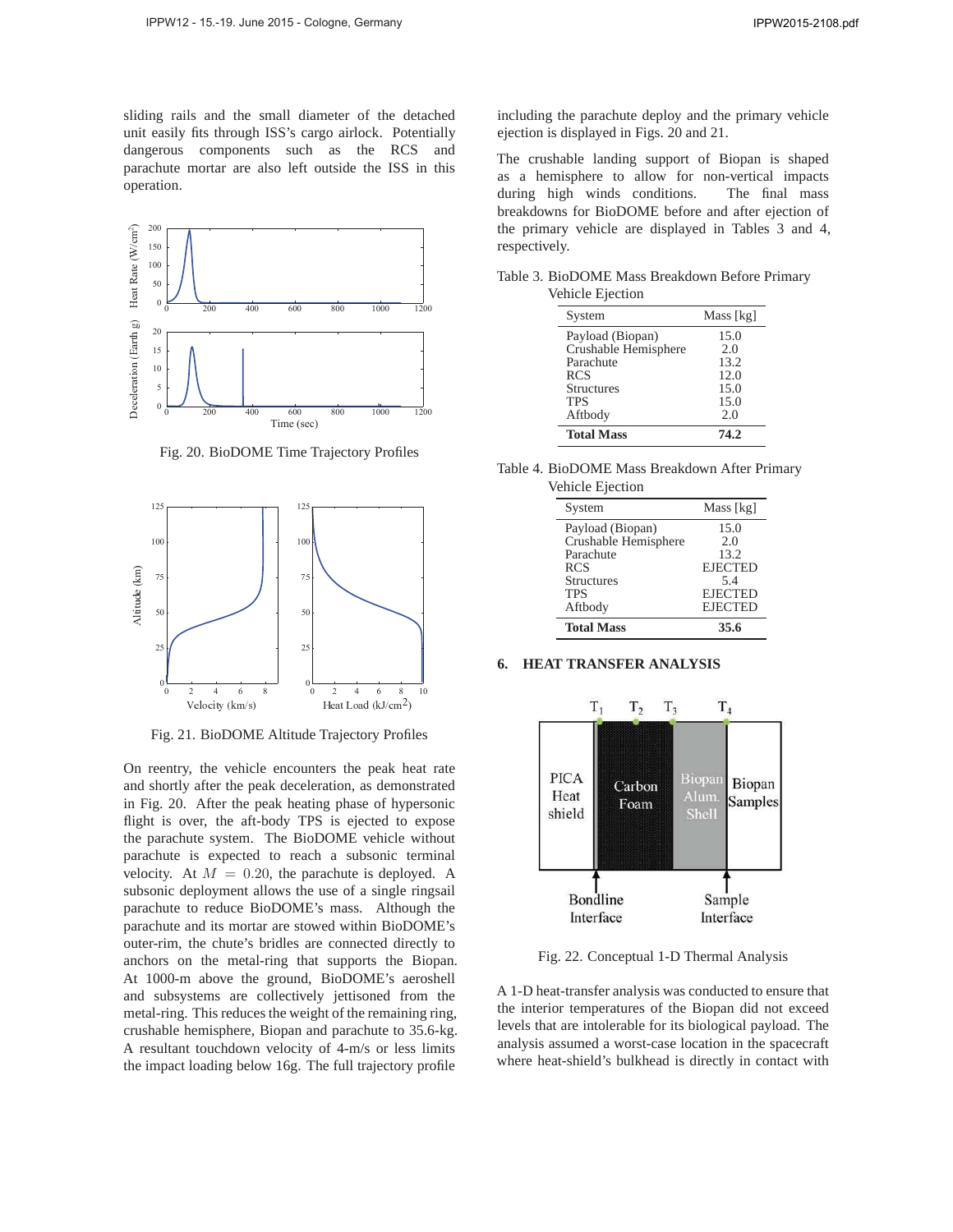the carbon-foam crushable landing system, while the carbon-foam is in contact with the aluminum Biopan. In the actual BioDOME design (see Fig. 17), direct contacts between the components are limited to two locations, and the majority of the Biopan will experience less direct heating. Fig. 22 below presents the one dimensional thermal analysis concept used to determine the temperature effect of entry heating on the Biopan samples.

A heat transfer analysis using a finite difference formulation predicted the temperatures at each of the four node locations in Fig. 22. The boundary condition applied at the  $T_1$  location is the transient bondline temperature obtained previously. Thermal conduction, governed by Fourier's law, was enforced through the one dimensional stackup, between  $T_1$  and  $T_4$ . From the thermal energy balance equation, energy storage was considered to obtain the transient thermal response through the stackup. Energy generation was neglected because no heat sources are present inside the material stackup. Carbon foam thermal properties were applied between  $T_1$  and  $T_3$  using the Duocel Reticulated Vitreous Carbon (RVC) Foam from ERG Aerospace Corporation [31]. Because Biopan has an aluminium shell surrounding the sample chamber, pure aluminium thermal properties were applied between  $T_3$  and  $T_4$ . After completing the thermal finite difference analysis using the four nodes displayed in Fig. 22, temperatures  $T_2$ ,  $T_3$  and  $T_4$  were obtained as functions of time. These temperature with time profiles are displayed below in Fig. 23.



Fig. 23. Finite Difference Temperatures at Depth Using Four Nodes

Fig. 24 shows the time-progression across the carbon-foam material using a higher-fidelity heat transfer simulation with hundreds of spatial nodes. As shown, the heat flux from the bondline gradually penetrates the carbon-foam material to a depth of ∼60-mm. However, there was not a significant temperature rise propagated to the carbon-foam/Biopan sample interface at the heatshield jettison time of 700-s. Therefore, the heat-transfer analysis concluded that the biological payloads within Biopan will be safe against reentry heating.



Fig. 24. Temperature vs Distance into Carbon-Foam

### **7. LAUNCH & REENTRY PROPULSIVE DEVICES**

While this study focused mostly on the reentry vehicle concept, some considerations were given to launch vehicles, kick motors, and RCS thrusters for enabling spin stabilization. As mentioned previously, BioDOME shall be launched aboard a Pegasus<sup>®</sup> R launch vehicle. Pegasus<sup>®</sup> is able to deliver a payload directly into a 45 ◦ inclination low-earth orbit launching over Wallops Flight Facility [16], as can be seen in Fig. 30 in the Appendix. This inclination also assures that ground track aligns with the Utah Test and Training Range (UTTR), as described later in Section 8. For these reasons, the free-flyer concept will target this orbit inclination, but any inclination  $> 42^\circ$  is feasible for a UTTR landing.

A similar configuration would likely be used for the ISS option, assuming an approximately circular orbit at an altitude of 420-km and inclination angle of 51.6 $\degree$ . The identical Pegasus $\degree$  launch vehicle scenario will be assumed to deliver the BioDOME vehicle and de-orbit kick motor to this orbit. However, an additional kick-motor may be necessary to perform an inclination change such that BioDOME can reach the ISS orbit.

The ISS return vehicle, which is identical to the free-flyer vehicle, shall be launched with a service module, battery, and a kick motor stage for performing the deorbit maneuver at the end of the mission. The ISS return vehicle mass was determined to be 74.6-kg, and an additional 15.4-kg will accommodate the combined mass of the service module and battery. After already reaching orbit, the kick motor will be required to provide  $\Delta V$  of 923-m/s to deliver a total payload mass of approximately 90-kg to the specified entry altitude, velocity, and flight path angle. The rocket equation, shown below in Equation (12), was used to perform a discretized sizing of ATK kick motors.

$$
\Delta V = g_0 I_{sp} \ln \frac{m_{initial}}{m_{final}} \tag{12}
$$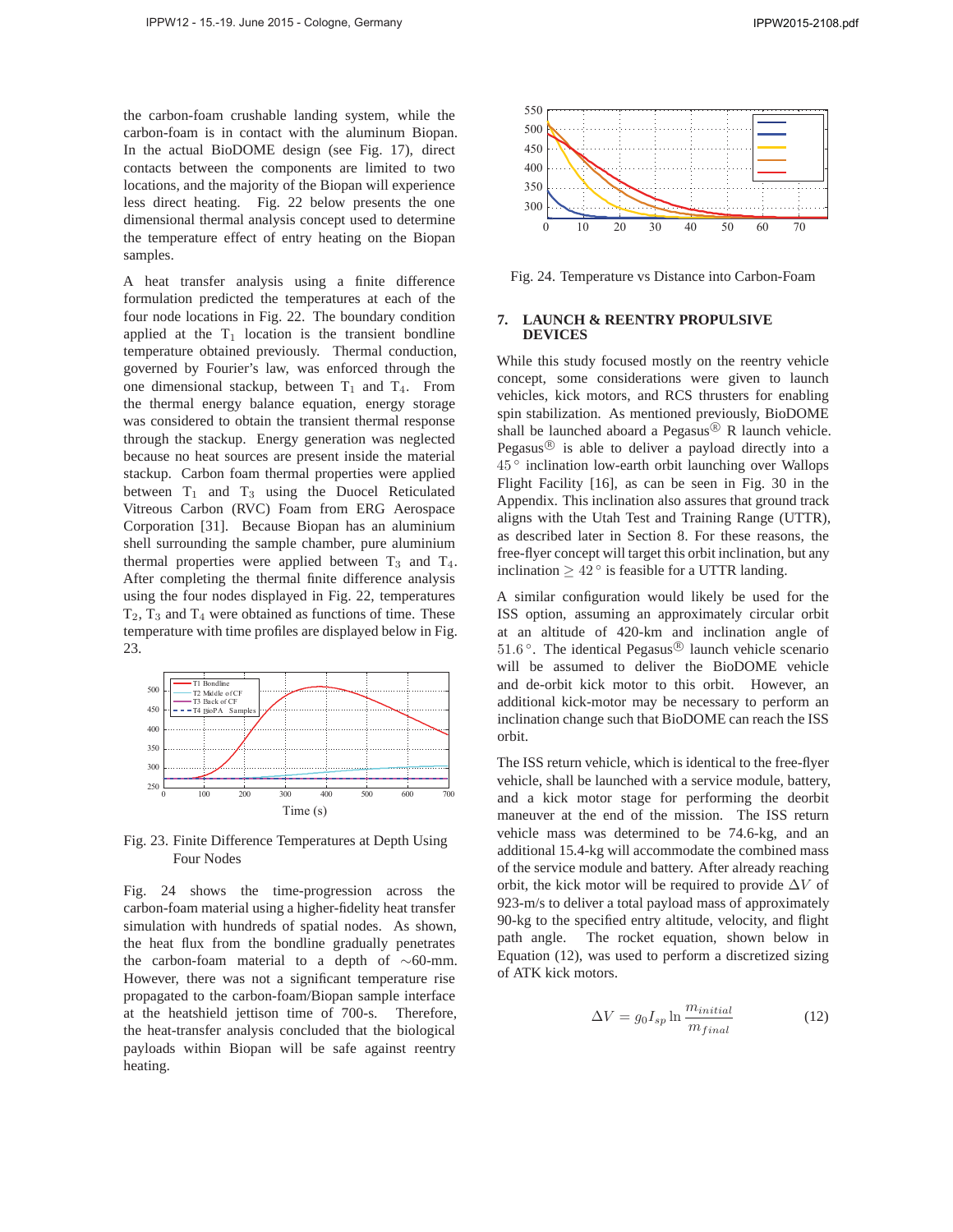

Fig. 25. Star 13A Kick Motor

The STAR 13A kick motor shown in Fig. 25, with a specific impulse of 286.6-s, is able to de-orbit and propel BioDOME to entry conditions with a total  $\Delta V$ of 1007-m/s [32]. Since the ISS return vehicle likely requires more total  $\Delta V$  than the free-flyer option, the same system can be used for both missions. Additionally, the STAR 13A kick motor has a diameter of 34.47-cm, a length of 63.78-cm, and a total mass of 47-kg [32]. The Pegasus $\mathcal{B}$  payload fairing constrains the payload vehicle to a maximum diameter of 97-cm, a maximum length of 213.6-cm, and a maximum mass of approximately 450-kg [16]. The BioDOME vehicle configured with the STAR 13A kick motor will fit comfortably within the payload fairing. The maximum acceleration experienced during launch is approximately 9.5-g's, which is well below BioDOME's maximum acceleration limit of 16 g's. This conceptual study focused on the reentry system, but the logistics for these additional systems would have to be considered during the preliminary design phase. Given the small size of BioDOME, it is expected that additional systems added during future design stages combined with the reentry vehicle will not exceed the mass and volume limitations of the launch vehicle's payload fairing.

After the de-orbit maneuver is completed, the kick-motor stage separates from the reentry vehicle. Given the passive ballistic trajectory chosen for BioDOME, it is desirable to ensure stabilization during reentry. One way to stabilize the reentry vehicle is through gyroscopic motion. The three most common options to rotate a spacecraft are reaction wheels, control moment gyros, and thruster systems. During regular mission operations, reaction wheels must be desaturated after they have run for an extended period, requiring additional thrust input or extra systems (i.e. magnetic torquers). This is not a necessary capability since the vehicle/payload will be recovered after landing. Thrusters are the only viable option to spin BioDOME for a short time right at the start of reentry. Reaction wheels and control moment gyros require a great deal of startup time to initiate spin and add unnecessary mass. In a thruster setup, only four 1-kg rockets would be required in addition to a 7-kg thrust chamber assembly. The amount of propellant needed to spin the vehicle 10 to 1000 rpm is still less than 1.5-kg overall using monomethyl hydrazine as the propellant. The propellant mass is a small tradeoff when considering the benefits achieved with spin stabilization.

## **8. DISPERSION ANALYSIS & LANDING SITE**

Monte Carlo simulation provides insight into the behavior of complex systems which are otherwise tedious to analyze. At the conceptual design level, this analysis may be implemented to catalogue influential metrics during entry, such as loading, heating environment, time to land, and downrange or crossrange. These parameters influence requirements, particularly on subsystem sizing, and additionally influence the potential landing ellipse. Numerical integration with a  $6^{th}$  order Cash-Karp adaptive timestep was employed for rapid trajectory analysis of 1000 individual simulated entries.

Table 5. Input Ranges and Distributions for Monte Carlo Analysis

| Input Variable                   | Nominal       | Variation   | Distribution |
|----------------------------------|---------------|-------------|--------------|
| Entry Vel. $[m/s]$               | 7800          | $+25$       | Normal       |
| Entry FPA [deg]                  | $-5.0$        | $\pm 0.080$ | Normal       |
| Entry Alt. [km]                  | 125           | $\pm 0.050$ | Normal       |
| Ref. $\rho$ [kg/m <sup>3</sup> ] | 1.225         | Earth GRAM  | Uniform      |
| Scale Height [m]                 | 7200          |             | Normal       |
| Crosswind $[m/s]$                | $\mathcal{L}$ | Earth GRAM  | Normal       |

Table 5 provides the parameters of interest in the dispersion study, with focus on atmospheric entry conditions and the assumptions of the atmosphere. Given the entry from circular orbit, insertion velocity is assumed to be sub-circular, or less than 7.909-km/s. As previously discussed, the entry flight path angle was bounded by skip-out tendency and maximum loading environment for the lower and upper bounds, respectively. A similar dispersion analysis was performed for the Stardust mission at Earth utilized entry flight path angle variation of  $\pm 0.08$  ° to generate a normal distribution of entry angles [33]. The Stardust team noted that upon actual entry, flight path angle variation was expected to be no larger than  $\pm 0.0017$ °, with  $\pm 0.10$ ° variation implemented at the conceptual level to encapsulate all uncertainty upstream of entry. Thus, for this analysis, similar values are employed. For more realistic entry behavior, a  $\pm 0.002$  ° variation was used, while  $\pm 0.08$  ° was additionally used to provide a worst case behavior. Again, it is important to note that the  $\pm 0.08$ ° and  $\pm 0.002$ <sup>°</sup> entry dispersion are for the conceptual phase only. With the added uncertainty of the deorbit phase kick motor, the entry angle dispersion will be iterated further to provide a more realistic value in simulation.

The atmosphere was modeled as exponential from a defined reference density at the surface, with a fixed scale height of 7200-m. A correction factor to capture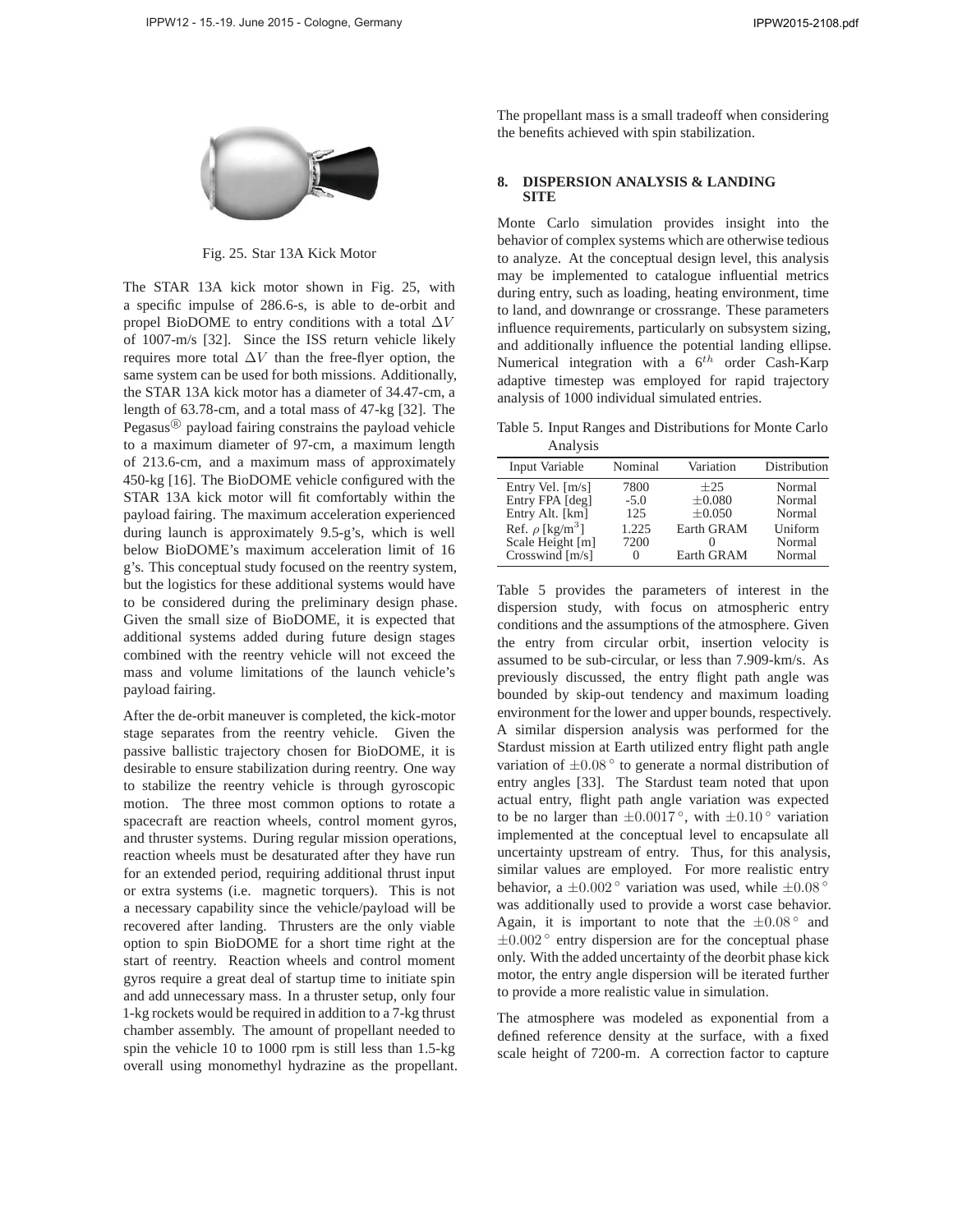density uncertainty was additionally implemented, per the standards defined in the Earth Global Reference Atmospheric Model (Earth GRAM) [34]. While the raw reference data for Earth GRAM was not available, the general trends were published in the Startust EDL operations document, and were mimicked in this study. Fig. 26 provides the density to nominal density ratio as a function of altitude, where the dashed lines represent the  $3\sigma$  boundary progression with altitude. Each of the five progressions of density ratio, shown in solid color, represents a unique atmosphere for the Monte Carlo simulation to propagate through, such that each run experienced a different atmosphere. These trends were developed by calculating the density ratio at any altitude as a normal distribution with a mean of the previous density ratio, and a variation related to the  $3\sigma$  range at that altitude. Additionally, a 10% buffer was allowed for density ratio to fall outside of the  $3\sigma$  boundary, as shown in the purple density ratio profile. Crosswinds were also modeled using the Stardust entry approximations, again taken from Earth GRAM, where the magnitude of wind decreases linearly towards 0-m/s at ground level from 35-m/s at 5.0-km.



Fig. 26. Earth GRAM Implementation

To model parachute deployment, a 10 time-step quadratic delay was implemented at the parachute trigger condition to gradually increment  $C<sub>D</sub>A$  as the vehicle descended. With adaptive timestep integration, the duration of deployment varies with each dispersion case, but is typically less than 4-seconds. After the 10-step delay, parachute  $C<sub>D</sub>A$  is at a maximum. Cross track aggregation, arising from crosswind influence on the body, did not begin until the parachute was fully deployed. Parachute deployed at Mach 0.2, with the described deployment behavior. From the point of parachute deploy at Mach  $0.2 + 10$  timesteps, the vehicle descended with a constant ballistic coefficient until an altitude of 400-m above the 1.0-km landing altitude. At

400-m, the Biopan system and the surrounding crushable hemisphere were ejected with the parachute. The resulting mass decrease from 74-kg to 35-kg resulted in touchdown velocities below 4.0-m/s - the critical landing velocity for the crushable system - as demonstrated in Fig. 27. Histograms of the resulting downrange distances from nominal for each uncertainty scenario are shown in Fig. 28. The resulting means, standard deviations, and ranges of various metrics from the simulations corresponding to  $\pm 0.08$   $\degree$  flight path angle variations are displayed in Table 6. The  $3\sigma$  landing ellipse generated with 1000 simulations for the  $\pm 0.08$ <sup>°</sup> entry dispersion case was 95.5-km  $\times$  1.36-km, and the equivalent  $3\sigma$ landing ellipse for the  $\pm 0.002$   $\degree$  entry dispersion case was 45.5-km  $\times$  1.29-km. These ellipses are shown in Fig. 29.



Fig. 27. Range and Landing Velocity Dispersion from Monte Carlo Analysis



Fig. 28. Histogram of Downrange from Monte Carlo Simulations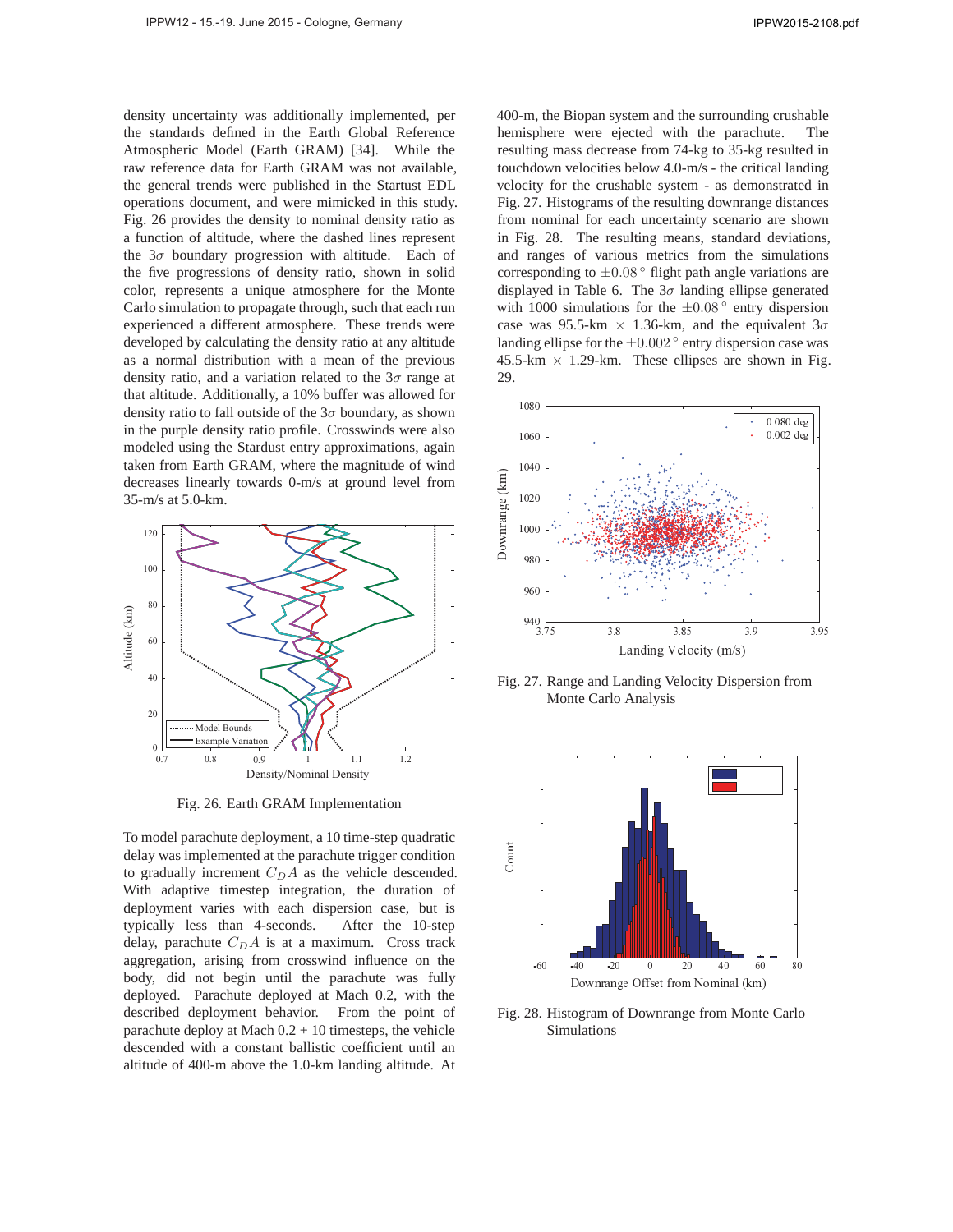Table 6. Output Ranges for Monte Carlo Analysis

| Event                                      | $\mu$         | $\sigma$       | Range                          |
|--------------------------------------------|---------------|----------------|--------------------------------|
| Time to Land [s]<br>Deceleration [Earth g] | 1092<br>16.09 | 21.35<br>0.545 | $1030 - 1157$<br>$15.4 - 18.4$ |
| Downrange [km]                             | 998           | 15.9           | $954 - 1066$                   |
| Heat Flux [ $kJ/cm2$ ]                     | 195           | 5.02           | $179 - 211$                    |
| Heat Load [kJ]                             | 9.89          | 0.162          | $9.4 - 10.5$                   |
| Crossrange [km]                            | 4.35          | 0.22.          | $3.64 - 5.17$                  |
| Touchdown Velocity [m/s]                   | 3.83          | 0.027          | $3.75 - 3.94$                  |

The Utah Test and Training Range (UTTR) was chosen as a landing site due to the requirements history established by the Genesis and Stardust missions, including the detailed hazard analysis that is required by NASA for any Earth reentry and landing missions [35]. This is also a potential landing site for future missions including the Earth Entry Vehicle (EEV) for the Mars Sample Return (MSR) project, which chose this site not only because of the reduced population hazards for this remote facility, but also because of the nominally soft terrain that can cushion the impact of its parachute-free design [28]. In fact, this silty desert floor greatly contained the debris scatter of the Genesis re-entry vehicle when it crashed hard into the ground after its parachute failed to deploy

[36]. Thus, this soft terrain may enable sample recovery for BioDOME even in the event of parachute system failure.

The bounds of UTTR are displayed in Fig. 29 with the Monte Carlo generated landing ellipses for an ISS return mission overlayed. The UTTR Green Fence represents conservative bounds for an acceptable target such that the landing is contained within the testing range, and several geographical landing hazards are displayed on the map as well. As can be seen, even the worst-case scenario ellipse generated from allowing entry flight-path angle between  $\pm 0.08$ ° is almost entirely contained within the Green Fence, avoiding most land hazards, the undesirable Yellow Divot, and the Dugout Keepout Zones where UTTR personnel may be stationed. The map includes topographical data for the region acquired from the Shuttle Radar Topographical Mission database, which shows that the elevation for most of the landing ellipse is just over 1.0-km altitude [37]. A quick analysis of Census block population in the region showed that very few people live along the proposed reentry ground track, with the only significant population density concentrated in Salt Lake City nearly 90-km northeast of UTTR [38].



Fig. 29. Utah Test and Training Range (UTTR) with Landing Ellipses and Hazards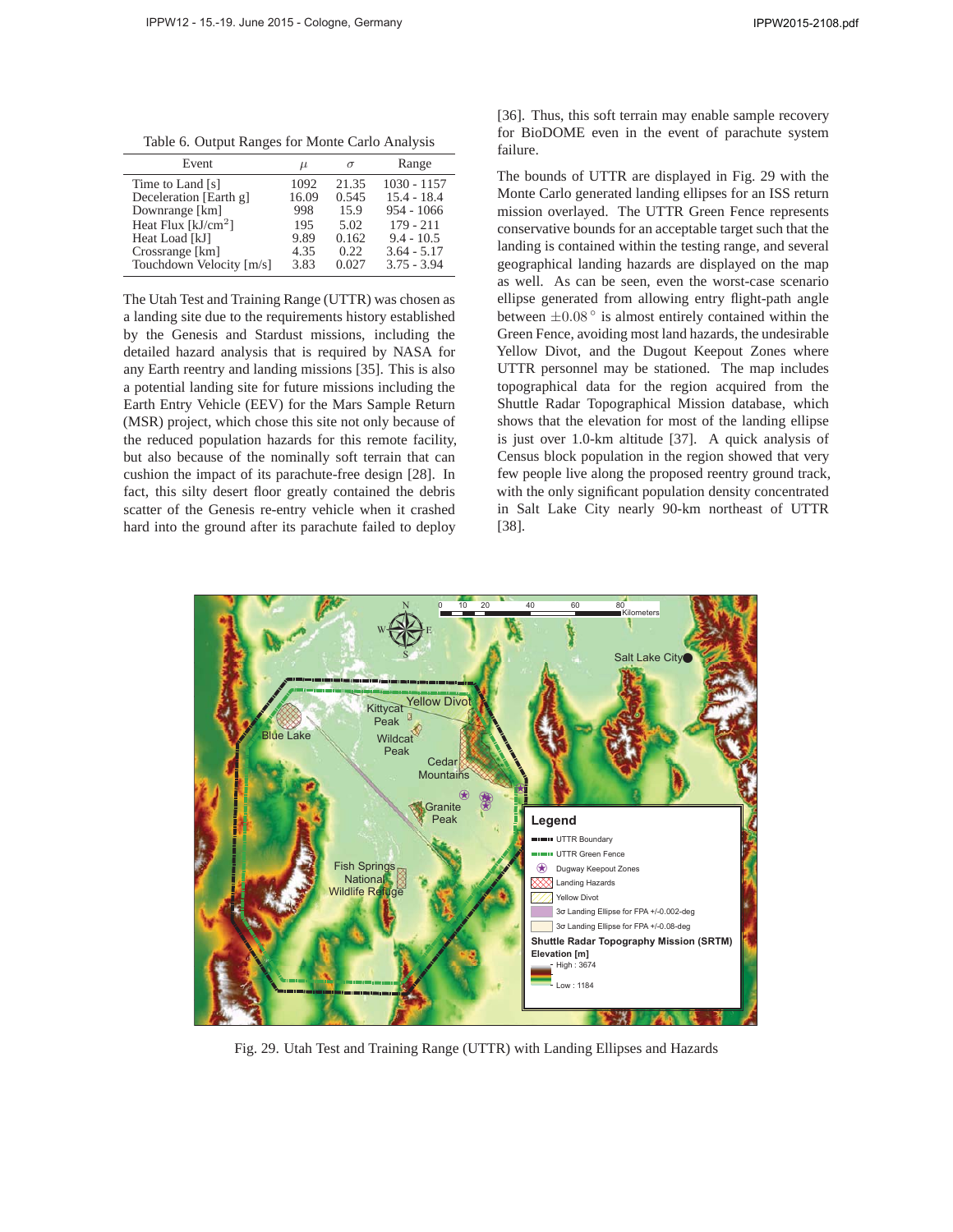## **9. CONCLUSION**

Preliminary sizing of the BioDome system for biological sample entry to Earth resulted in a ballistic,  $45^\circ$ sphere-cone, 0.88-meters in diameter. This system is capable of holding as many biological samples as the current Biopan architecture, and these samples may be exposed to space while in orbit and then sealed for reentry. In addition, the system limits maximum deceleration throughout flight to 16 g's via a shallow flight path angle of 5 ◦, an 8-m parachute deployment, and a crushable hemisphere system to cushion the impact g's of Biopan after primary vehicle separation. Under the parameters of dispersion analysis, crossrange and downrange were limited to  $\pm 1.5$ -km and  $\pm 30$ -km, respectively, while landing velocity was  $\leq$ 4.0-m/s for all cases.

#### **10. RECOMMENDATIONS FOR FUTURE STUDY**

Given that the vehicle studies performed thus far are at a conceptual level, a second overall iteration with more refined subsystem analysis is the natural next step. With the down selection of candidate configurations complete, the first steps would be to develop refined vehicle sizing, and to support the implemented terminal descent timeline. A more precisely defined vehicle size and configuration will ultimately better define the loading and heating environment, which will update the thermal protection and parachute sizing. Further, the current parachute deployment method assumes the flight system will know the Mach environment and the altitude above ground level to first deploy the parachute and subsequently jettison the main structure. Two avenues may exist: (1) include hardware, such as radar or sonar, to actively seek for the ground; (2) develop a simple algorithm, dependent on timing from a particular event. The latter may be more reasonable as it is similar to the Pathfinder parachute algorithm, which implemented a time delay as a function of loading behavior. Additionally, a detailed structural analysis leveraging newer, light-weight materials could be explored to introduce significant savings in structural weight and reduce the ballistic coefficient of the vehicle.

### **11. REFERENCES**

- [1] Space REF, "ISS Spacecraft: Progress," http://www.spaceref.com/iss/ spacecraft/progress.html, cited October 2014.
- [2] Japanese Aerospace Exploration Agency (JAXA), "H-II Transfer Vehicle 'Kounotori' (HTV)," http://global.jaxa.jp/projects/ rockets/htv/, cited October 2014.
- [3] European Space Agency (ESA), "Automated Transfer Vehicle," http://www.esa.int/ Our Activities/Human Spaceflight/ ATV, cited October 2014.
- [4] SpaceX, "Dragon," http://www.spacex. com/dragon, cited October 2014.
- [5] Orbital Sciences Corporation, "Cygnus: Cargo Delivery Spacecraft for the International Space Station (ISS)," http://www.orbital.com/ AdvancedSystems/Publications/ Cygnus\_factsheet.pdf, cited October 2014.
- [6] Desai, P. N., Lyons, D. T., Tooley, J., and Kangas, J., "Entry, Descent, and Landing Operations Analysis for the Stardust Entry Capsule," *Journal of Spacecraft and Rockets*, Vol. 45, No. 6, November - December 2008, pp. 1262 – 1268.
- [7] Terminal Velocity Aerospace LLC, "Delivering a Suite of ReEntry Devices (REDs) to Enhance Safety and Promote Space Utilization," http:// www.tvaero.com/products.shtml, cited October 2014.
- [8] Terminal Velocity Aerospace LLC, "Returning Unprecedented Reentry and Breakup Data to Serve the Needs of Safety and Design Communities Today," http://www.tvaero. com/red-data.shtml, cited October 2014.
- [9] Intuitive Machines, "Science Sample Return Vehicle for International Space Station National Laboratory," http://intuitivemachines. com/news/trv/, cited October 2014.
- [10] Noetzel, R. T. et al., "BIOPAN Experiment LICHENS on the Foton M2 Mission Pre-Flight Verification Tests of the Rhizocarpon Geographicum-Granite Ecosystem," *Advances in Space Research*, Vol. 40, 2007, pp. 1665 – 1671.
- [11] Japan Aerospace Exploration Agency (JAXA)/ Mitsubishi Heavy Industries, Ltd., "Japanese Experiment Module (JEM)/Kibo (Hope)," http://www.nasa.gov/externalflash/ ISSRG/pdfs/jem.pdf, cited November 2014.
- [12] NASA Spaceflight, "International Space Station: EVA," http://spaceflight.nasa.gov/ station/eva/outside.html, cited November 2014.
- [13] Erasmus User Centre and Communication Office (HME-HE), *European Users Guide to Low Gravity Platforms*, European Space Agency (ESA), UIC-ESA-UM-0001, Issue 2, Revision 0 ed., 2005, "Chapter 6: FOTON Retrievable Capsules".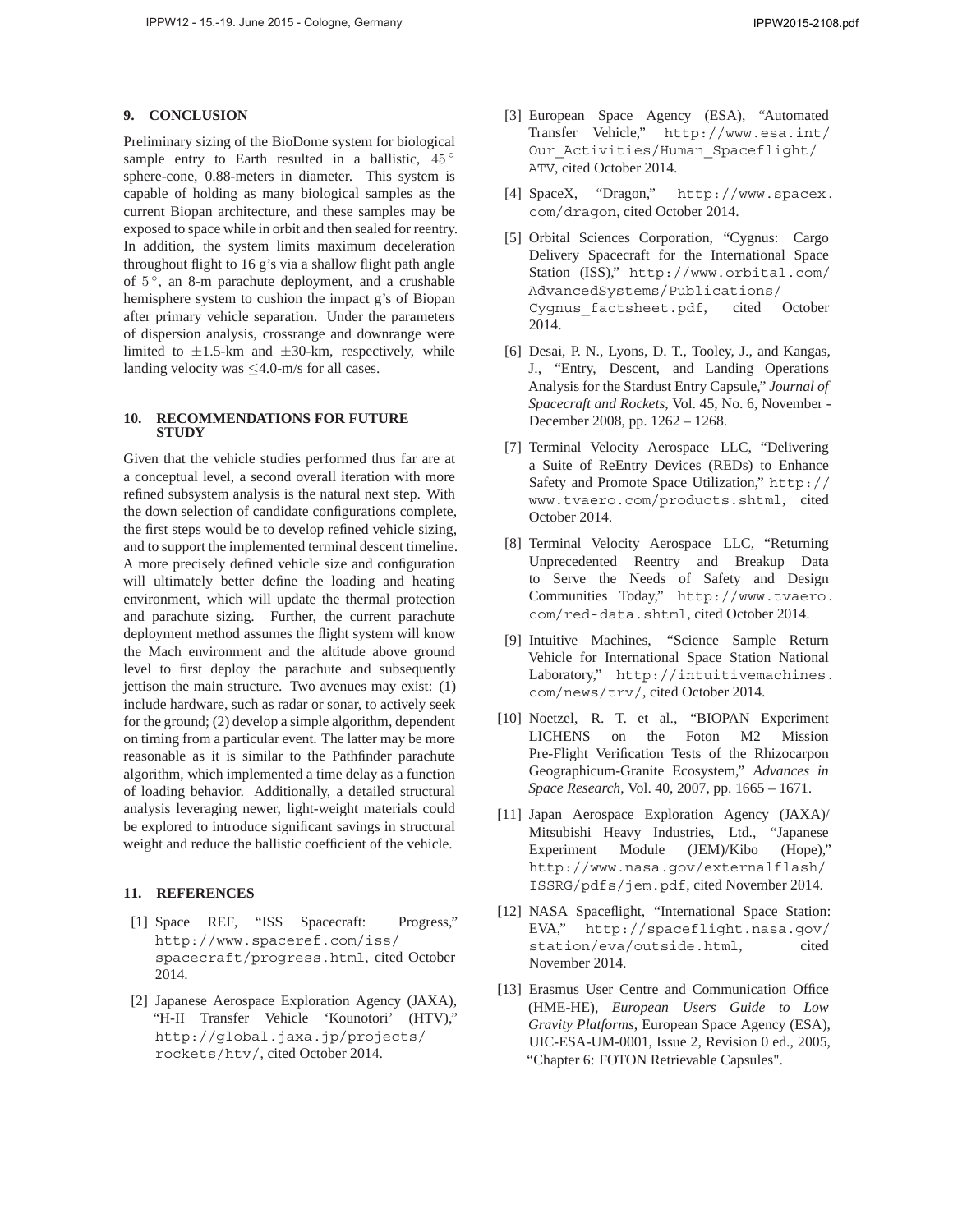- [14] Deguchi, S., Shimoshige, H., Tsudome, M., Mukai, S., Corkery, R., Ito, S., and Horikoshi, K., "Microbial Growth at Hyperaccelerations up to 403,627xg," *Proceedings of the National Academy of Sciences*, Vol. 108, April 2011, p. 7997.
- [15] Demets, R., Schulte, W., and Baglioni, P., "The Past, Present, and Future of BIOPAN," *Advances in Space Research*, Vol. 36, July 2005, pp. 311–316.
- [16] Orbital Sciences Corporation, Pegasus<sup>®</sup> User's *Guide*, Release 7.0 ed., April 2010.
- [17] Lees, L., "Hypersonic Flow," *Fifth International Aeronautical Conference*, Institute of Aeronautical Sciences, New York, NY, 1955, pp. 241 – 276.
- [18] Milos, F. and Chen, Y., "Comprehensive Model for Multicomponent Ablation Thermochemistry," *35th AIAA Aerospace Sciences Meeting and Exhibition*, No. AIAA 97-0141, NASA Ames Research Center, American Institute of Aeronautics and Astronautics, Inc., Reno, NV, January 1997.
- [19] Kuhlman, T. L., "Thermo-Chemical-Structural Analysis of Carbon-Phenolic Composites with Pore Pressure and Pyrolysis Effects," Document HI-017F/1.2.5, Solid Propulsion Integrity Program (SPIP), August 1992.
- [20] Sepka, S., Wray, A., Prabhu, D., Kornienko, R., and Radbourne, C., "Testing of SLA-561V in NASA-Ames Turbulent Flow Duct With Augmented Radiative Heating," *42nd AIAA Thermophysics Conference*, No. AIAA 2011-3619, ERC, Inc., NASA Ames Research Center, American Institute of Aeronautics and Astronautics, Inc., Honolulu, HI, June 2011.
- [21] Ewing, E., Bixby, H., and Knacke, T., "Recovery System Design Guide," Tech. Rep. AFFDL-TR-78-151, Air Force Flight Dynamics Laboratory, 1978.
- [22] "Materials: Fabric/Cloth," http://www. parachutefactory.com/03\_mat/mat. php?cnum=41, 2011.
- [23] Witkowski, A. and Bruno, R., "Mars Exploration Rover Parachute Decelerator System Program Overview," *17th AIAA Aerodynamic Decelerator Systems Technology Conference*, Pioneer Aerospace Organization and Jet Propulsion Laboratory (JPL), American Institute of Aeronautics and Astronautics, Inc., 2003.
- [24] Pleasants, J. E., "Parachute Mortar Design," *Journal of Spacecraft and Rockets*, Vol. 11, No. 4, 1974, pp. 246–251.
- [25] Space Recovery Systems, Inc., "Study of Pressure Packing Techniques for Parachutes," Tech. Rep. ASD-TR-61-426, United States Air Force (USAF), Wright-Patterson Air Force Base, Ohio, 1962.
- [26] Braun, R., "Planetary Entry, Descent and Landing Shortcourse Notes," Georgia Institute of Technology, Atlanta, Georgia.
- [27] Mitcheltree, R., Kellas, S., Dorsey, J., Desai, P., and Martin, C., "A Passive Earth-Entry Capsule for Mars Sample Return," *7th AIAA/ASME Joint Thermophysics and Heat Transfer Conference*, Albuquerque, New Mexico, June 1998.
- [28] Mitcheltree, R., Braun, R., Hughes, S., and Simonsen, L., "Earth Entry Vehicle for Mars Sample Return," *51st International Astronautics Federation Congress*, NASA Langley Research Center, Rio de Janeiro, Brazil, October 2000.
- [29] Kellas, S., "Design, Fabrication and Testing of a Crushable Energy Absorber for a Passive Earth Entry Vehicle," Contractor Report NASA/CR-2002-211425., NASA Technical Reports Server, Fairfax, Virginia, April 2002.
- [30] Mehta, R., "Numerical Simulation of Supersonic Flow Past Reentry Capsules," *Shock Waves*, Vol. 15, No. 1, March 2006, pp. 31–41.
- [31] ERG Aerospace Corporation, "Duocel® Reticulated Vitreous Carbon (RVC) Foam," http://www.ergaerospace.com/ RVC-properties.htm, cited February 2015.
- [32] ATK, *ATK Space Propulsion Products Catalog*, September 2012.
- [33] Desai, P. N., Mitcheltree, R. A., and Cheatwood, F. M., "Entry Dispersion Analysis for the Stardust Comet Sample Return Capsule," *Journal of Spacecraft and Rockets*, Vol. 36, No. 3, May - June 1999.
- [34] Justus, C., W.R. Jeffries, I., Yung, S., and Johnson, D., "The NASA/MSFC Global Reference Atmospheric Model1995 Version (GRAM-95)," Technical Memorandum NASA TM-4715, National Aeronautics and Astronautics Administration (NASA), August 1995.
- [35] Tooley, J., Lyons, D., Desai, P., and Wawrzyniak, G., "Stardust Entry: Landing and Population Hazards in Mission Planning and Operations," *AIAA/AAS Astrodynamics Specialist Conference and Exhibit*, No. AIAA-2006-6412, 2006.
- [36] SpaceFlight Now, "Photo gallery shows Genesis landing mishap," http://www. spaceflightnow.com/genesis/